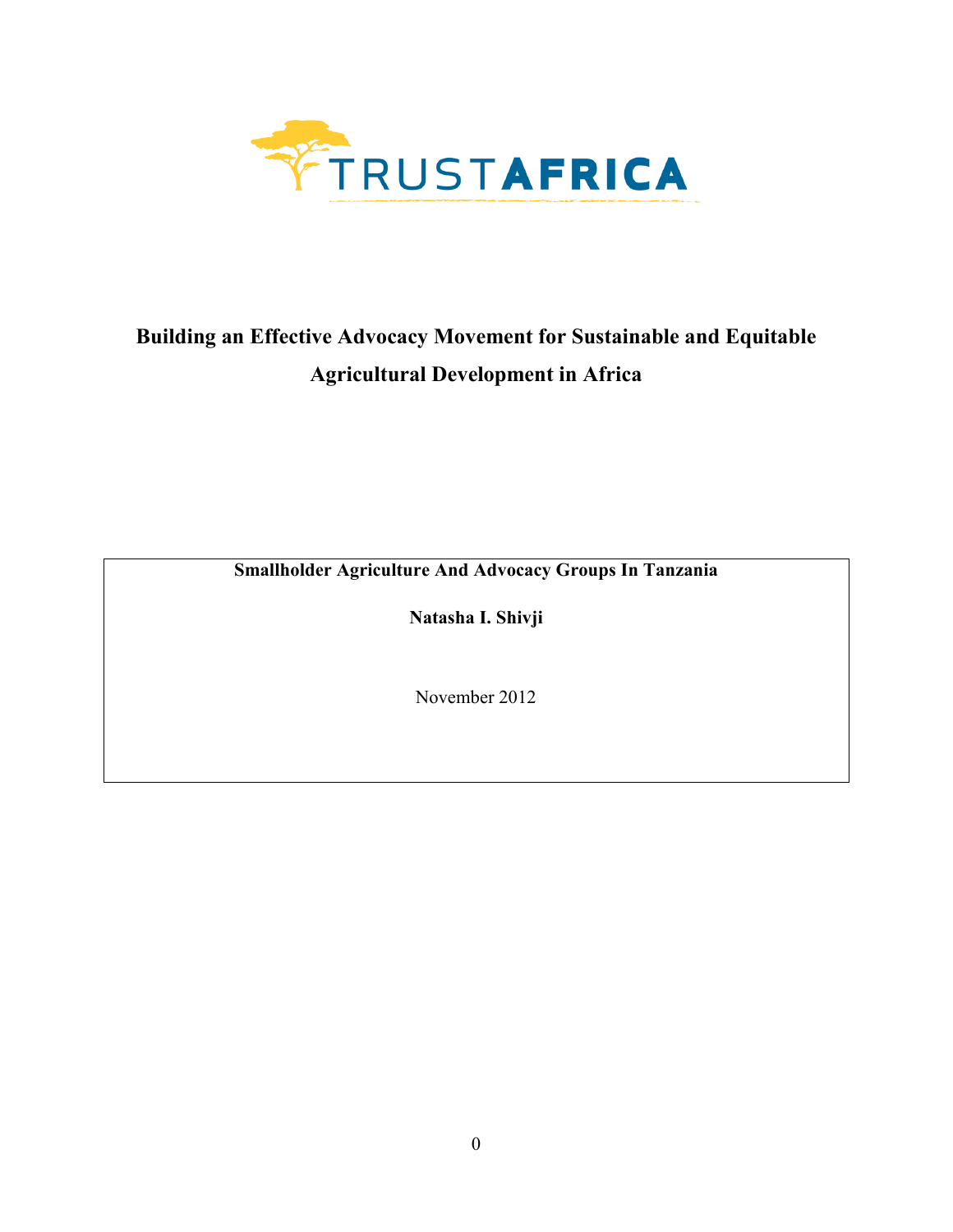| <b>IMPLICATIONS AND CONTRADICTIONS OF POVERTY REDUCTION STRATEGIES AND</b> |
|----------------------------------------------------------------------------|
|                                                                            |
|                                                                            |
|                                                                            |
|                                                                            |
|                                                                            |
|                                                                            |
|                                                                            |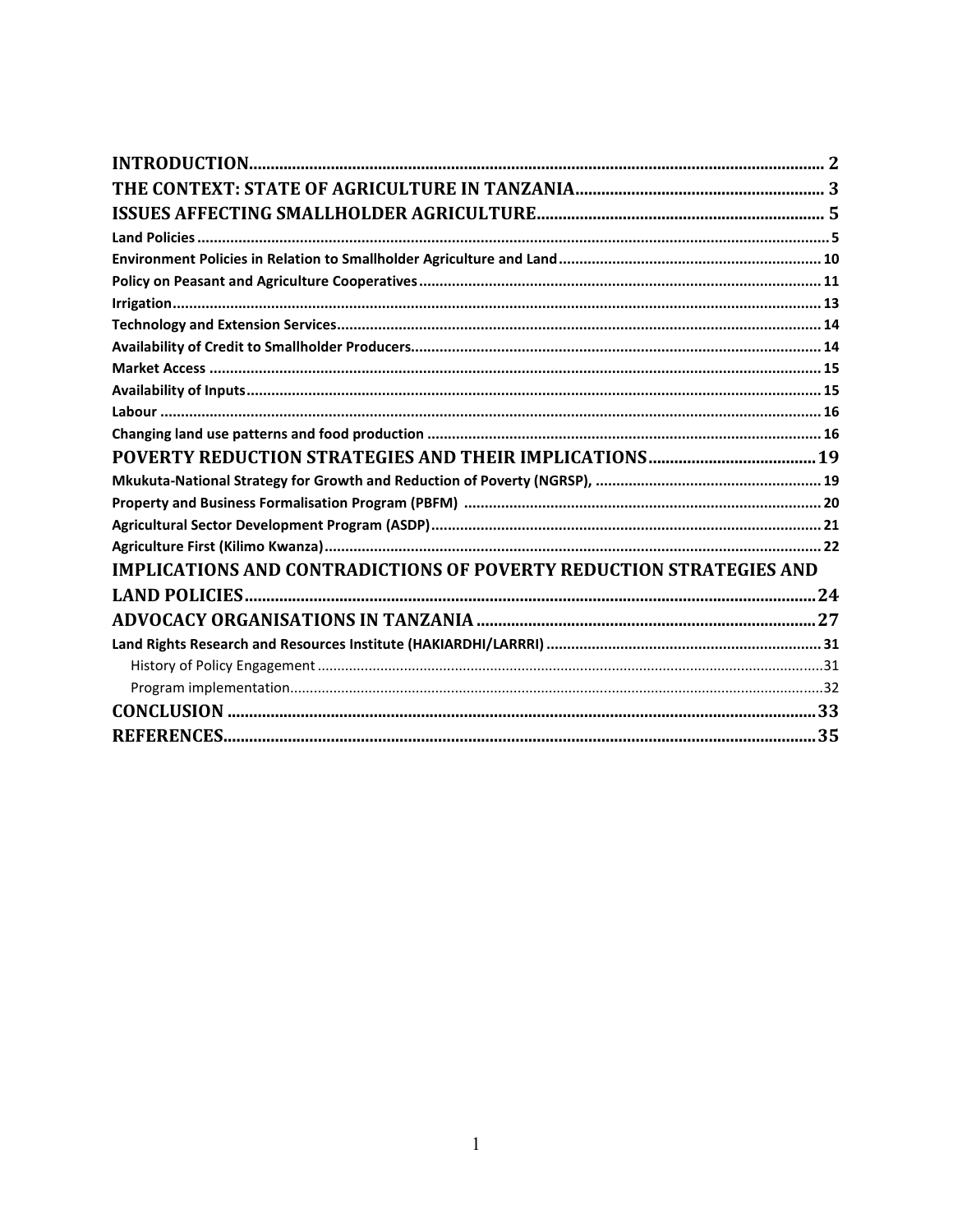# **Introduction**

Stepping out of the hope of freedom and into the arms of the free market, many sub-Saharan African countries, including Tanzania, took on the liberalisation and privatisation packages of the World Bank and the International Monetary Fund in the early 1980s. Tanzania overhauled the post-independence policies of *Ujamaa* and replaced them with policies that were free-market friendly, so to speak. This chapter brings together the major legal, political and economic policies, processes and structures that have fuelled Tanzania's short walk to the global market. The paper is devoted to an analysis of the efficacy of the policies in terms of delivering equitable socio-economic development. Furthermore, the paper examines the role of smallholder agriculture advocacy groups in responding to policy measures that attempt to address agricultural development.

Tanzania relies heavily on agriculture both to support its populace and as a backbone to the country's economy. There are approximately 4,000,000 peasant *families* in the country in a population of 40,700,000 people (Mkulo 2009: 23). Approximately 84% of the population relies on agriculture for employment according to the 1993 Agriculture Sector review and recent figures remain at 80% (Msabichaka 1994: 91). Smallholder peasants with access to an average of 2-5 Ha per household dominate the sector. There are only 1,254 large-scale farms in the country (National Bureau of Statistics 2006: p. 117).<sup>1</sup> Most of the food crops: rice, banana, maize, cassava, beans, millet, sorghum and sweet potatoes are grown by small-scale farmers, while some cash crops such as sugar, tobacco, tea, sisal, wheat, barley are grown in large-scale farms. More recently, there is a trend on the part of large-scale plantations to encourage small-scale outgrowers, especially in sugarcane production (Maghimbi et al. 2010: 54). Recent economic trends show that the agriculture sector has been shrinking in terms of its contribution to the GDP and both the rate of growth and productivity in this sector has either been declining or stagnant.

Availability of and accessibility to land are central to sustainable agriculture. Although there is an obvious abundance of land, the lack of necessary farm implements to clear the land has meant an increase in competition for land even for large-scale agriculture. Only 15% of 883,989 sq km

 $\overline{a}$ 

<sup>&</sup>lt;sup>1</sup> This is the last census conducted in Tanzania so far.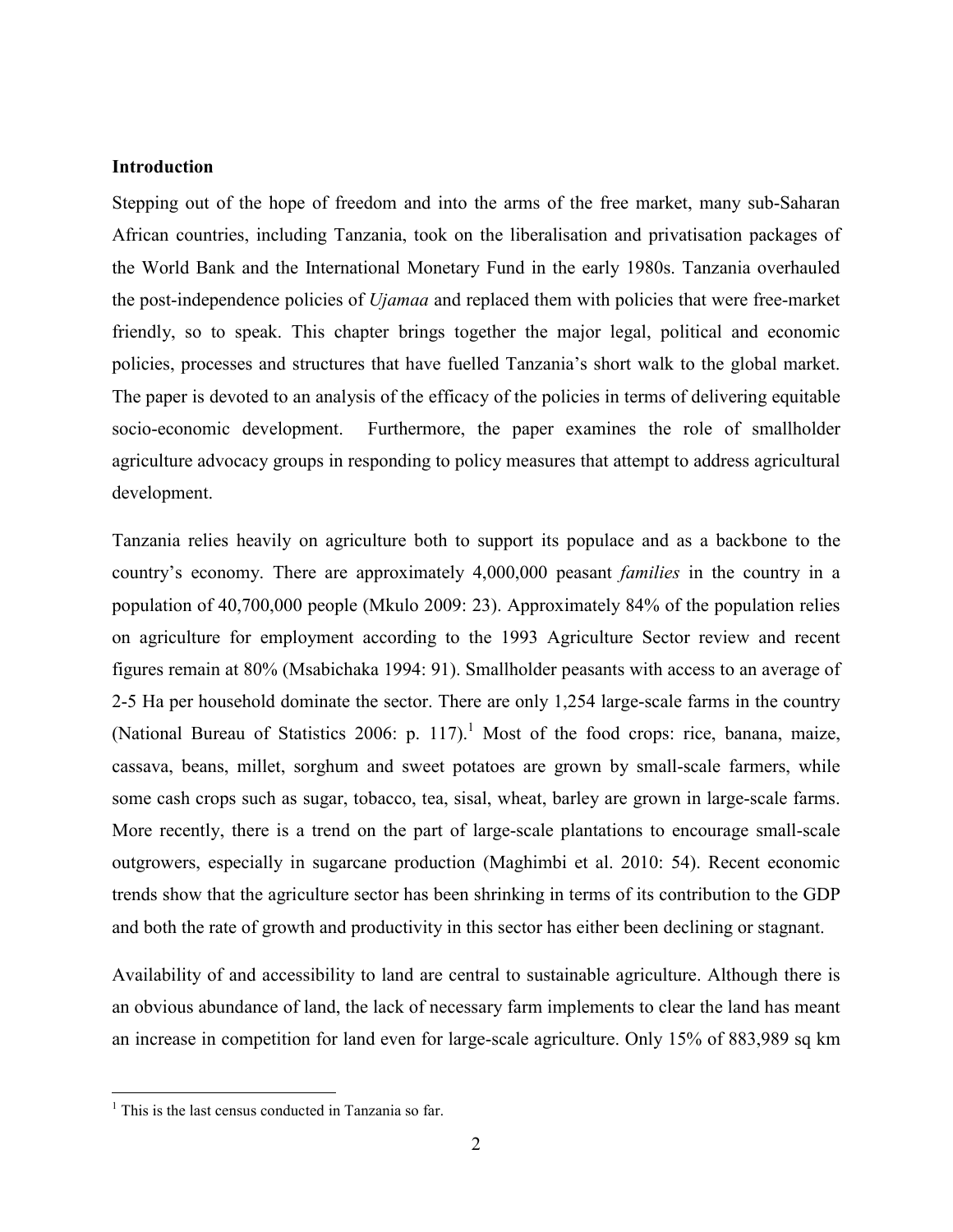of total land area is cultivated (Maghimbi et al. 2010: 40). Land that is not cultivated is delineated as "unused" land. However, there is another caveat to this "unused" land as it is vital for pastoralists who exploit natural biomass such as grass (FoodFirst.com).

The Government of Tanzania (GoT) has undertaken many rural development strategies, both at the national and at the regional level, that reflect the goals of CAADP. It is crucial to understand the context in which these strategies are developed in order to understand the work and impact of advocacy groups. In order to protect the agriculture sector of Tanzania and those who depend on it, an examination of the advocacy groups working to support smallholder agriculture is needed. This chapter is divided into three main sections. The first section will provide the contextualisation of the problem by placing smallholder agriculture in the wider framework of Tanzanian political economy and the issues affecting smallholder agriculture. The economic framework will be discussed through the lens of budget analysis. The political context will be set by looking specifically at the history of policies related to land and agricultural activities. In this context, the issues facing smallholder agriculture will be discussed by looking at the major pillars of agriculture: land, labor, inputs, markets and extension services.

Section two will discuss some of the major government Poverty Reduction Strategies (PRS) that have been undertaken to deal with the problems facing the agriculture sector. Following a discussion of the government programs, the policy implications will be analysed by taking into account how successful the government programs have been in relation to the political and economic framework in Tanzania. Section three will discuss the role of advocacy groups with some examples from Tanzania. The material from this section relies heavily on the interviews conducted with members of the organisations. The results extracted in this section are directly connected to the background given.

#### **The Context: State of Agriculture in Tanzania**

Until recently, agriculture was the major sector of the Tanzanian economy. However, the contribution of the agricultural sector to the GDP has been steadily decreasing. In 2004, the sector contributed 46.3% to GDP; in 2005 it decreased slightly to 45.6%. By 2007 there was a sharp decline to 25.8% and in 2008 it was 25.7% (Economic Survey 2006: 124; Economic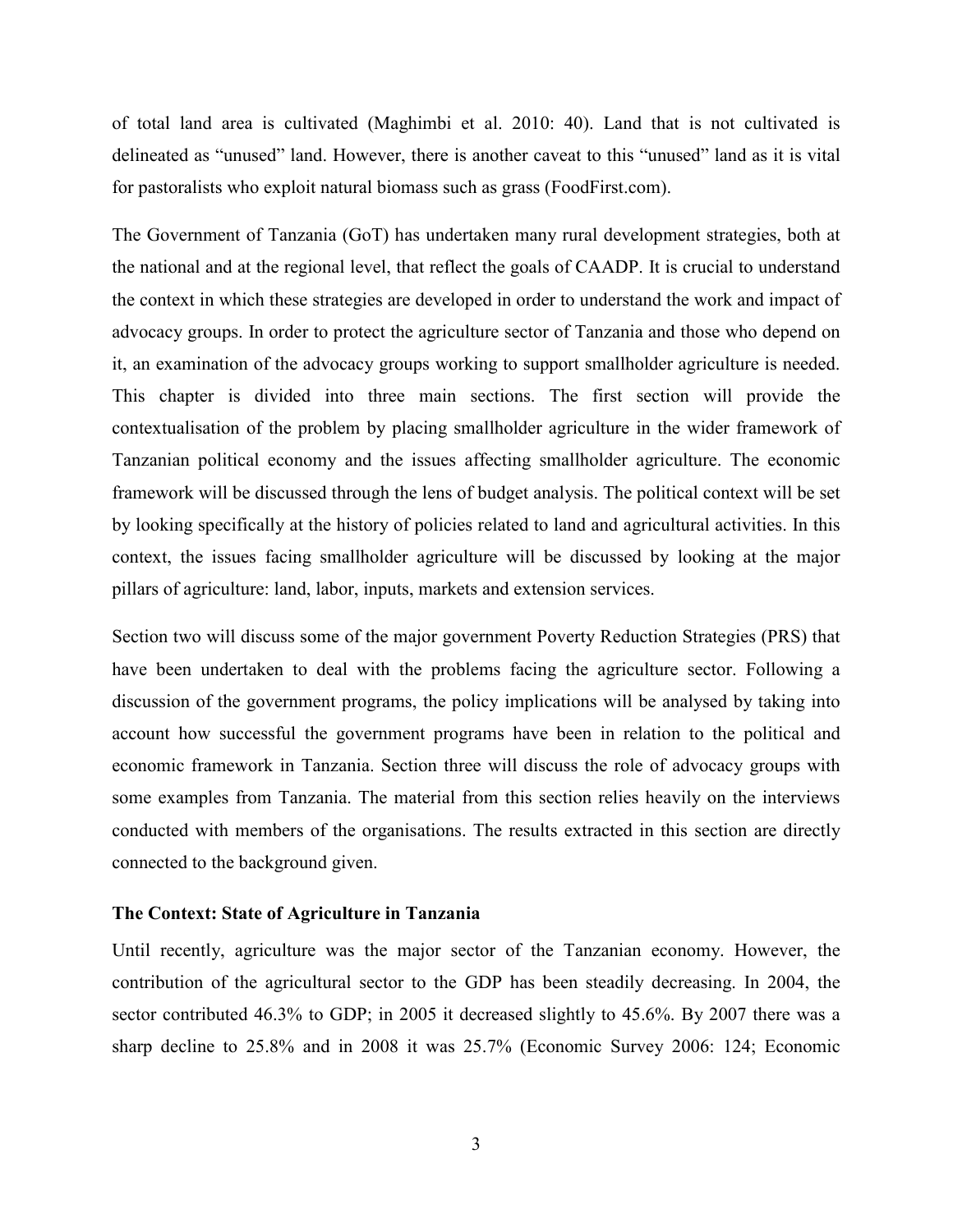Survey 2009: 118).<sup>2</sup> This decrease could be attributed to the decreasing production of crops for various reasons, which will be discussed in depth in the next section. According to sectoral growth, agriculture has grown at an average of 4.4% between 2000 and 2008. This trend will not meet the government target of sustained agricultural growth of 10% by 2010 (PHDR 2009: 7).

The mining sector, on the other hand, is growing at an annual average growth of 15% from 2000 to 2007. It is important to note that this growth in mining does not directly benefit the majority of the Tanzanian population that relies on agriculture for employment. Currently, 37.6% of rural households are below the poverty datum line (Household Budget Survey of 2007: 11). According to the Poverty and Human Development Report 2009, the mining sector has not been able to create new employment opportunities because the linkages between the mining sector and the local supply chains are weak *(ibid: 7)*. Hence, while the contribution of the agricultural sector to the economy decreases and the mining sector increases, the majority (80%) of rural Tanzanians, remain unemployed and in poverty.

The government has intervened by enacting several pieces of legislation to cope with the crisis of the peasants. Most of these policies, though, as will be discussed in detail in the next section, have included seeking assistance from private investors, in particular Foreign Direct Investments (FDI). In the last three years, the number of private investors in agricultural activities has increased steadily form 77 in 2001 to 264 in 2007 (Economic Survey 2009: 120). While agriculture is being increasingly privatised to the large-scale investor, the smallholder sectors do not have sufficient mechanisms in place to protect them against the investors who are mostly foreign and working in alliance with state-based elites. Increasingly, most of the smallholders are unable to survive exclusively on agriculture, pushing them to seek other sources of income such as beer brewing, craft, hawking or casual labour. In 2000/2001 rural households, on average, derived 60% of their income from agricultural sources. By 2007, this declined to 50%. Observers give this a positive twist by arguing that this signifies the beginning of the end of peasantry.<sup>3</sup> In reality, there is nothing of the sort. In fact, it is a survival strategy to escape

<sup>&</sup>lt;sup>2</sup> There has been much debate around these figures and it has been contested as to how agricultural contribution to the GDP could have dropped so significantly.

<sup>&</sup>lt;sup>3</sup> While the transition to capitalism has meant increased commodity production, it has not done away with the agrarian question in the peripheries. The conditions set for global capital have meant that the process of primitive accumulation still characterizes the periphery. Hence the agrarian question remains at the forefront despite the changing social relations partly determined by commodity production. With the shift of "proletarianization" of the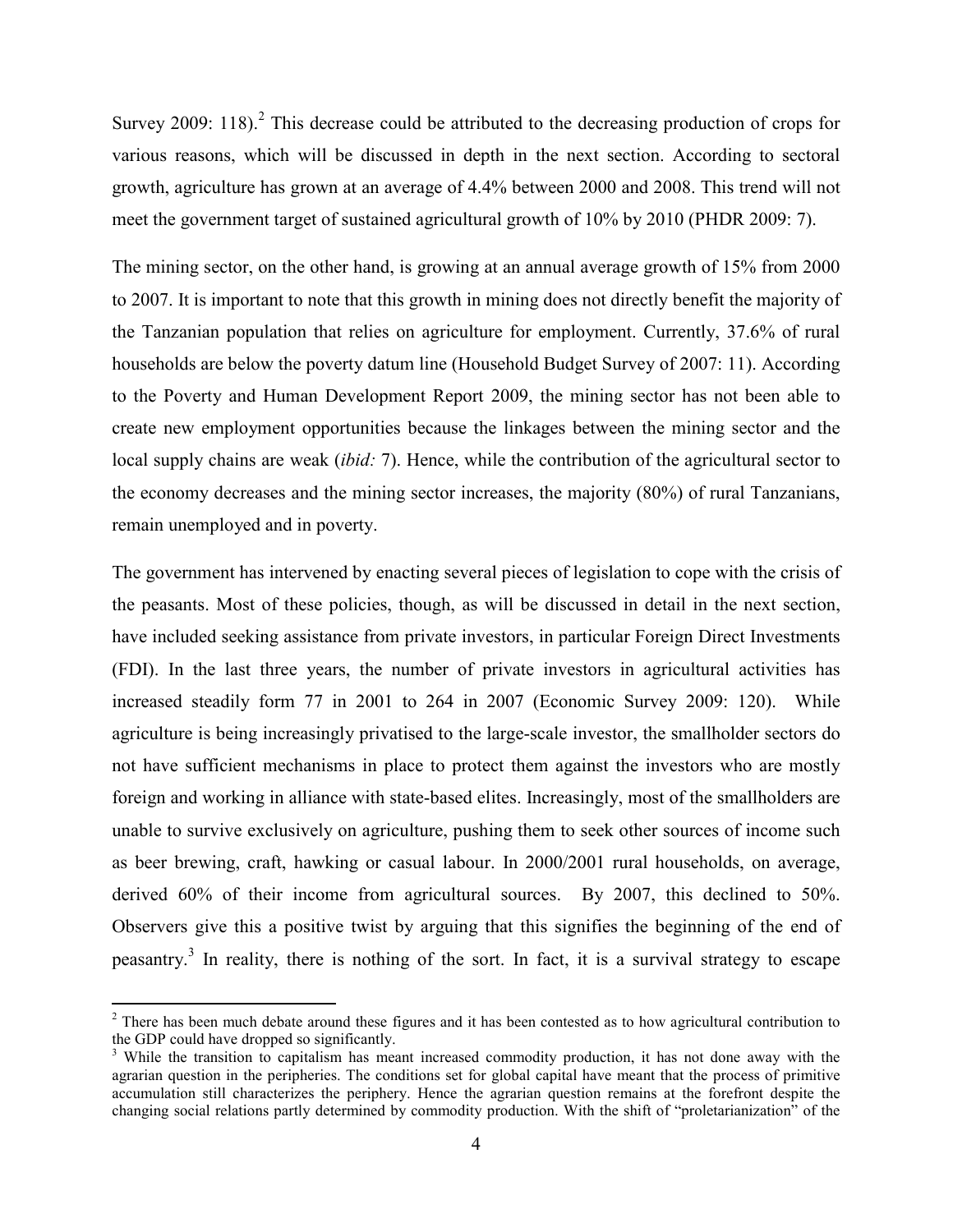poverty and not a very successful one either, because other non-farm employment opportunities are also very limited (PHDR 2009: 24).

#### **Issues Affecting Smallholder Agriculture**

This section discusses the issues that affect the smallholder peasants. Some of these issues, especially those dealing with land tenure and peasant organisation, have been discussed in relation to the government policies on land, environment and peasant cooperatives.

# *Land Policies*

 $\overline{a}$ 

In order to correctly understand the government policies related to land, a brief look into the colonial history is essential. Tanganyika was a German colony from 1895 to World War One when it lost its territories to other imperial powers. In 1895, the Germans issued an imperial decree, which stated that all lands whether occupied or not were treated as crown land under the Empire. The German colonialists did not recognise indigenous ownership of land while settlers were given ownership of land with documented titles under the metropolitan systems of land ownership based on Individualization, Titling and Registration (ITR). Ownership was given under freehold titles, which meant that the owner could hold land in perpetuity. Indigenous lands were treated as un-owned land, which by virtue of the decree were owned by the Crown since the Germans did not see the indigenous people as having a concept of ownership (United Republic of Tanzania [URT] 1994: 9).

After the defeat of the Germans in World War One, Tanganyika was placed under the British as a trust territory. Under the League of Nations mandate the interests of the natives were supposed to be paramount. The British Land Tenure Ordinance No. 3 of 1923, which was later amended in 1928, stipulated that all lands were public lands under the control of the governor and no land could be used or disposed of without his consent. When the state wanted to give land to immigrants or colonialists, it was given under the right of occupancy which was a right to occupy and use land for up to 99 years. This was a *granted* right of occupancy governed by statutory laws. Land could be granted for up to 99 years and registered under the land registry. However, the statutory definition of right of occupancy included the rights of the native or native

peasant increasingly marked in the neo-liberal era, arguments have been put forth that this marks the disappearance of the peasantries and a shift towards capitalist production. This would be a positive shift since it would pave the way for industrialization. (see Bryceson, 2000)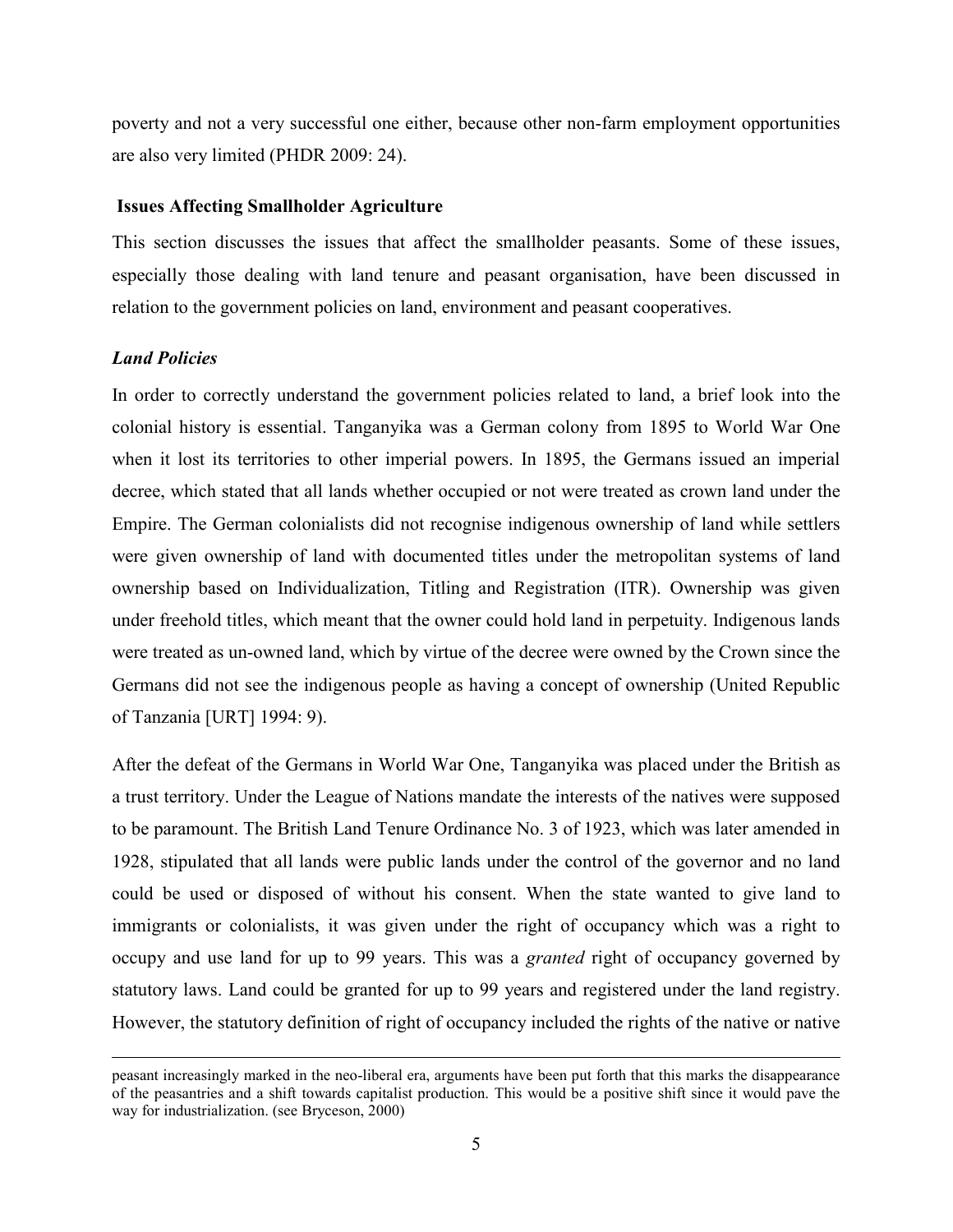community to use and occupy land. This came to be termed *deemed* rights of occupancy by the courts, where the native could occupy land with the implied consent of the governor. Deemed rights of occupancy were governed by customary laws hence, in theory, land could be owned in perpetuity through the customary laws of inheritance. There was no titling of customary lands. Importantly, customary rights over land were seen to be inferior to statutory claims. This led to insecurity of land tenure of customary rights (*ibid:* 9-12).

Between 1953 and 1955, the East African Royal Commission (EARC) attempted to formalize the lands held under customary law through the "formalisation program". They called for Individualisation, Titling and Registration (ITR) of all land. According to the government paper No. 4 of 1958, customary tenure was considered extra-legal. Nonetheless, this proposal for formalisation did not pass as Julius K. Nyerere intervened stating the pitfalls of formalising all land in his article "*Mali yaTaifa"* (National Property). In it Nyerere stated that:

All human beings, be they children brought up in poor or rich families, or belonging to sinners or saints, or even those whose parents are either slaves or free men, were born to find land in existence. They can neither add to it nor reduce its extent. It is God's gift, given to all His creation without any discrimination (Nyerere 1974: 53).

The model of right of occupancy continued after independence. It was only in 1990s that any serious attempt was made at revising the land laws. In 1991 a Presidential Land Inquiry Commission was created which discussed the state of land tenure in Tanzania and made recommendations for a new land policy in the country. Given their findings, the Commission recommended that the ultimate control of village land should be under village assemblies, while national lands should be under an independent land commission answerable to the national assembly. This measure would create a horizontal form of governance, which would avoid putting all powers in the president. The Commission also recommended that smallholder producers should have security of tenure which would protect their lands from alienation by outsiders, including the government itself.<sup>4</sup> Thirdly, there should be no transfer of land within villages without the consent of the village assembly.<sup>5</sup> This would ensure that communal ownership of land was respected. Essentially, the Commission tried to maintain a democratic

<u>.</u>

<sup>&</sup>lt;sup>4</sup> While customary lands are only transferable under customary laws and from one Tanzanian to another. The state can revoke customary lands. 5 The Commission recommended that *mbaraza la wazee la ardhi*, elders who would deal solely with land matters,

be elected by each village assembly to give consent on the transferability of land.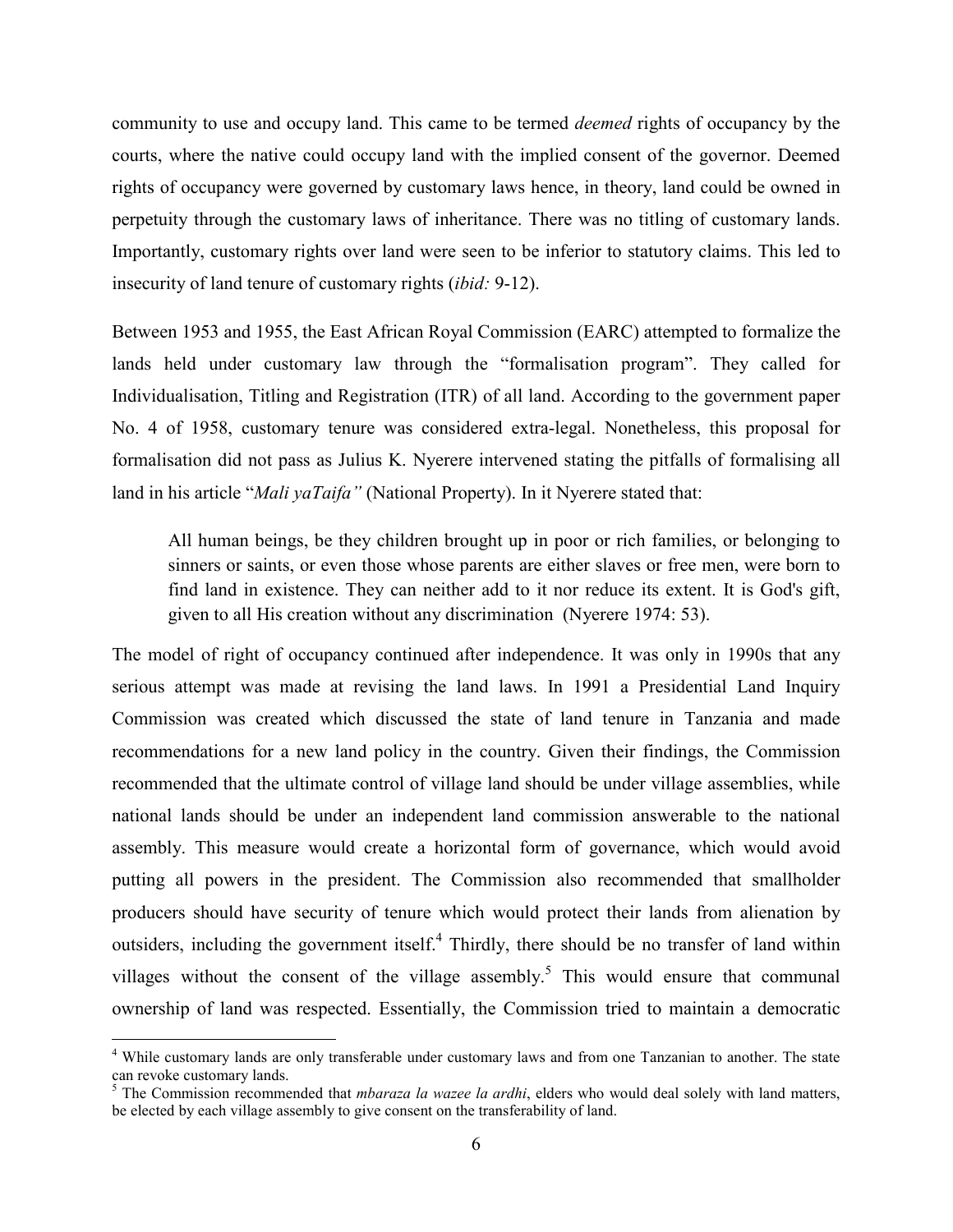approach in matters of land by diluting the top-down control of land. As Shivji, the chair of the Commission pointed out, the approach suggested by the Commission was to "modernise tradition in a democratic direction rather than impose modernisation from above by statutory compulsion" (Shivji 1997).

The commission also discussed the issue of gender inequality as one of the problems facing the system of land tenure. Since 80% of the rural community is patrilineal, women had access to land and property by virtue of their relationship to men. They had secondary rights, which are uncertain in duration, not well-defined and subject to change (Mutembei &Tumushabe 2008: 5). The Land Commission addressed this issue by suggesting that there should be an entrenched quorum of women in the village assemblies, so that women are integrated into the decision making process. Both the name of the woman and the man should appear on the village certificate of land. This would prevent the man from making decisions on the land without the consent of the woman. Finally, there should be no transfer of land within the villages without the consent of the village assembly, and if transfer of land does occur then measures should be put into place to ensure that women and children are not left destitute. The Commission sought to address the question of gender in the larger picture of land tenure reform, by placing authority in the village assembly rather than the president (URT 1994: 249-60).

Following the Land Commission's report, the National Land Policy in 1995 addressed the issue of the discrimination of women in access to land and assets and declared land to be a constitutional right. It focused on four main areas; land tenure and administration, surveying and mapping, urban and rural land use and planning and land use management. The Land Act of 1999 and the Village Land Act of 1999 followed the Land Policy. The Land Act No. 4 1999 and the Village Land Act No. 5 1999 maintained a dual system of land tenure under statutory law and customary law. Customary rights over land and statutory rights were put on the same footing. These changes implied that both *deemed* right of occupancy and *granted* rights of occupancy were secure under the law. Under this Act, land was divided into three main categories: village land, reserve land and general land. Moreover, two new hierarchies, Land Division of High Court and District Land and Housing Tribunals were introduced in the judicial system of land related dispute settlement which already included Court of Appeal, Ward Tribunals and Village Land Councils.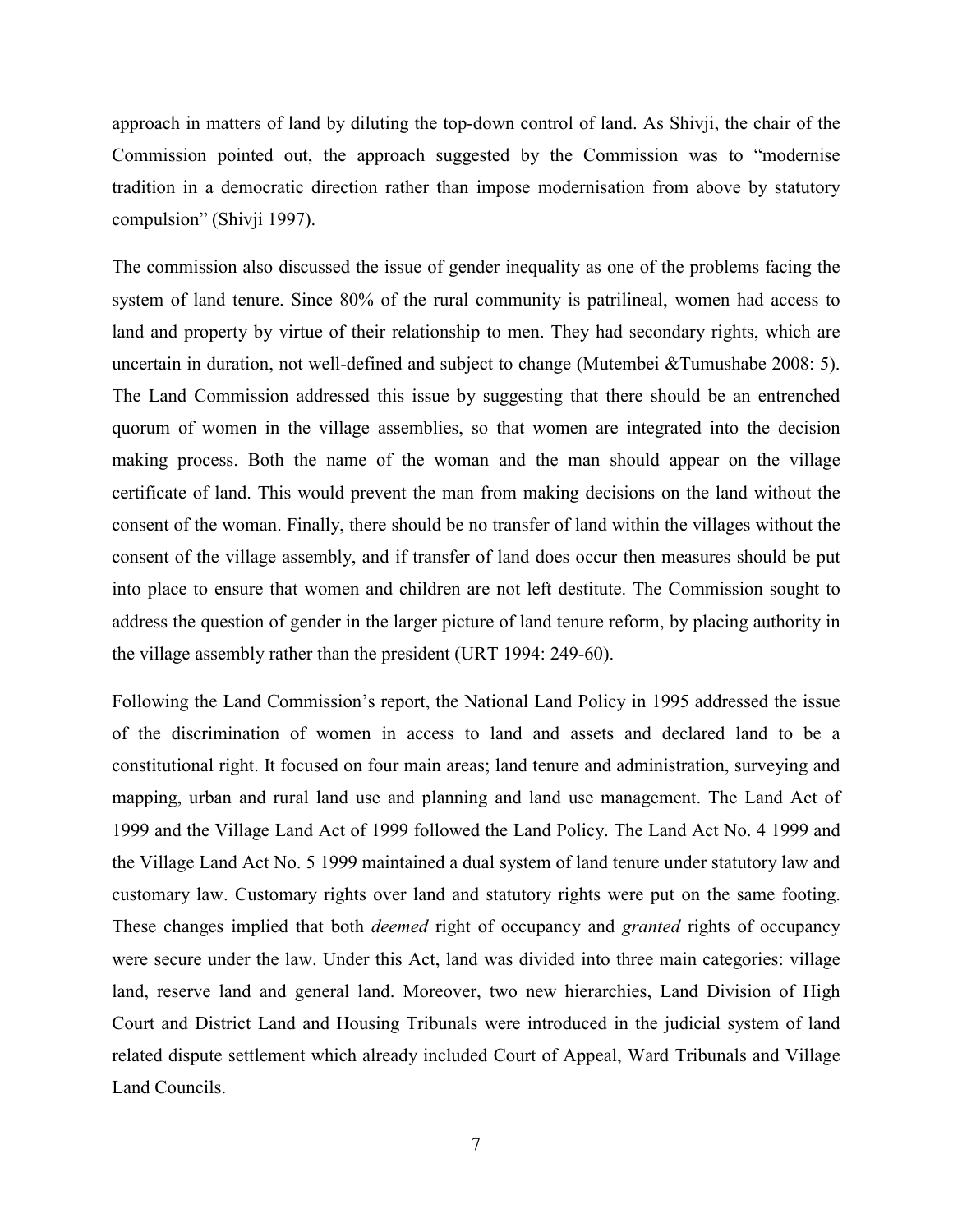The Village Land Act of 1999 nullified the certificate of right of occupancy to the village councils and instead introduced the certificate of village land to communities. This meant that the local government had limited powers. However, the ultimate control over village land still lay in the hands of the President. The Act stated that all lands in Mainland Tanzania "shall continue to be public land and remain vested in the President as trustee for and on behalf of all citizens of Tanzania" (quoted from Maghimbi et al. 2010: 33). Furthermore, it stated that informal land titles were to be formalised and new certificates called *HatiyaArdhiya Mila*  (certificates of customary land) would be issued for customary lands. The formalisation of land titles meant that land could be transferred or sold without the permission of the village assembly or any other local government body. However, the state still held the authority to repossess customary lands. Theoretically, the formalisation of land titles would mean that if the farmer wanted to get loans from the bank he/she could use the land as collateral (Chachage  $2006$ )<sup>6</sup>.

Many organisations saw this Act to be progressive since it added a clause to emphasise the rights of women over land (Interview with Marjorie Mbilinyi, 4 May 2010). Women are generally poorer than men in the villages. However, it cannot be construed that because of this they do not have access to the land. Certainly, women have access to land as they are the ones who take care of it the most. The problem is that they did not have direct ownership over the land. The Village Land Act of 1999 dealt with this problem by adding a gender clause which stated that family land is to be protected under co-occupancy. According to the Act, co-occupancy means the occupation of land by two or more undivided shares. Therefore, this would allow women to hold land simultaneously with their spouses. While this was an important provision, it did not add anything new to the reality of the situation. There is already an anti-discrimination clause available in the constitution. Furthermore, even if the woman is given rights to ownership, if she remains poor then she will also become a victim of all the issues that face smallholder peasants, including having to sell her land in order to survive. Once the Act was implemented in 2001 it became clear that the main significance of the Act was not to protect women's rights over land, but rather to allow for the transferability of land.

 $\overline{a}$ 

<sup>&</sup>lt;sup>6</sup> However this does not always work in practice since the banks are reluctant to use customary land as collateral, unsure of what to do with customary titles. Also collateral in the form of 2-5 Ha of land is almost insignificant for banks.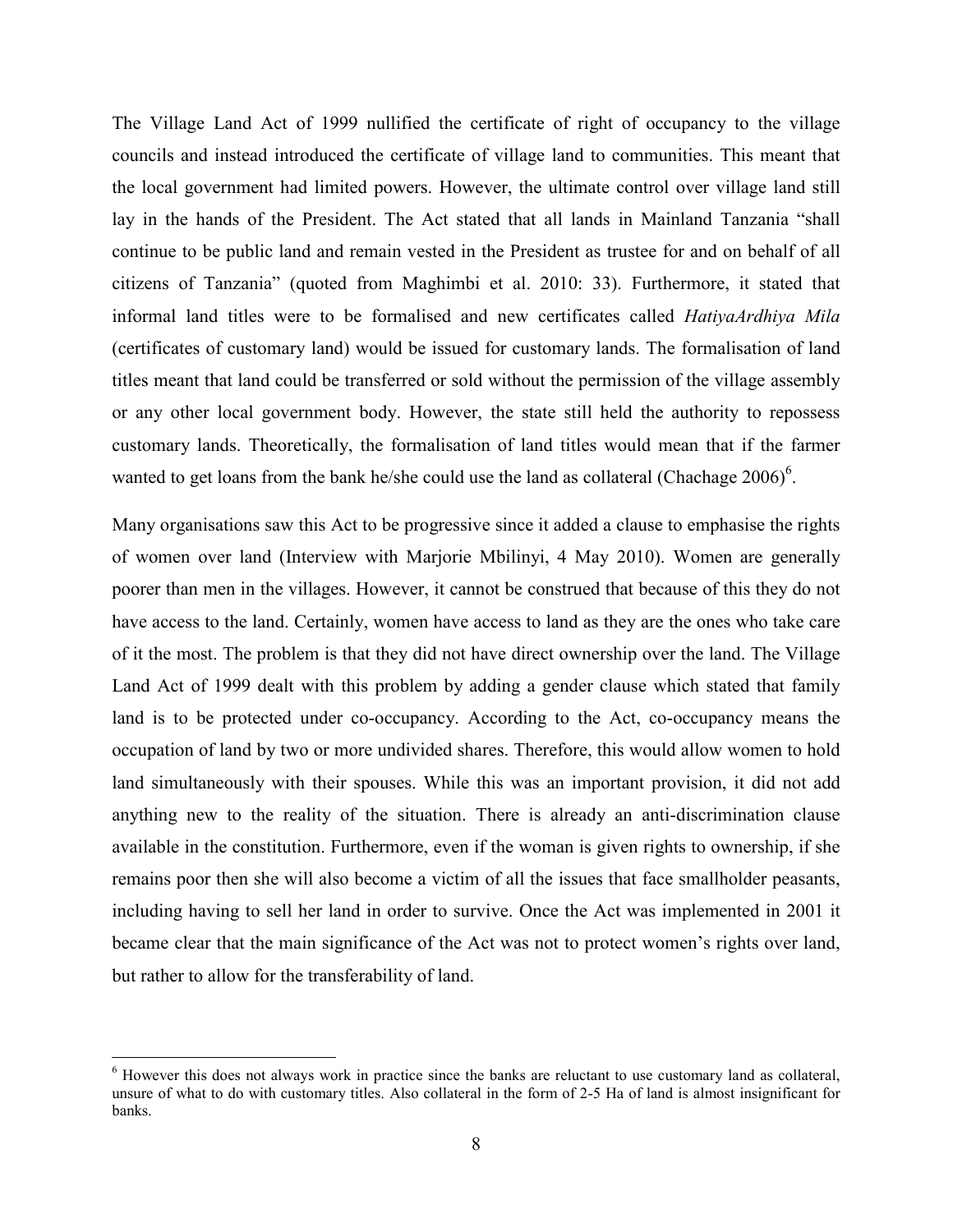In 2004, the Land Act was amended. The Land Amendments Act of 2004 allowed for two main provisions which were not available in the Land Acts of 1999; (i) the sale of bare land and (ii) making it easier to foreclose mortgaged land. Whereas in the Act of 1999 sale of bare land was not permissible, the amendment of 2004 made it possible. Also, in the Act of 1999 the burden of exercising remedies against mortgage in the case of a default lay with the lender. However, the Act of 2004 made it easier for lenders to exercise remedies in the case of default by foreclosing land. Prior to the amendments of 2004, land was regarded as being for use and the security of land depended on its use (usufruct). Rights of occupancy were granted on condition that the land must be developed. Failure to do so would result in land being revoked by the state. Sale of bare land was therefore made virtually impossible since if land were bare then the state would not grant permission to sell it. However, this only applied to statutory lands since the sale of customary lands were regulated by families and communities. The amendment of 2004 changes this and explicitly allows for the sale of bare land by a citizen or non-citizen to a citizen of Tanzania (Shivji 2003: 1-3).

In reality, this meant the commercialisation of land, whereby the market value of land supersedes the agronomic value of land (Riedinger et al. 2001). In conditions of poverty the peasant would be inclined to sell his/her land for immediate gain rather than cultivate it. The titling of customary land therefore would enable a peasant to sell his/her bare land under the customary title and the buyer could choose to convert the customary title into a statutory one making the land marketable. The seemingly progressive gender clause of the 1999 Land Act was overwritten since in practice it meant that any ordinary peasant, especially women who are poorer than men in rural areas, could no longer compete for land in the market. It is important therefore to look at the issue of gender in the context of the issues facing smallholder agriculture. In order to ensure the security of women over land, measures have to be put in place to protect the land through the community. Ownership over land through titling does not guarantee security of tenure; rather it means that land can be more easily sold. Alongside the liberalisation of the Tanzanian economy, these Land Acts have left the smallholder peasant more vulnerable to market forces without state protection.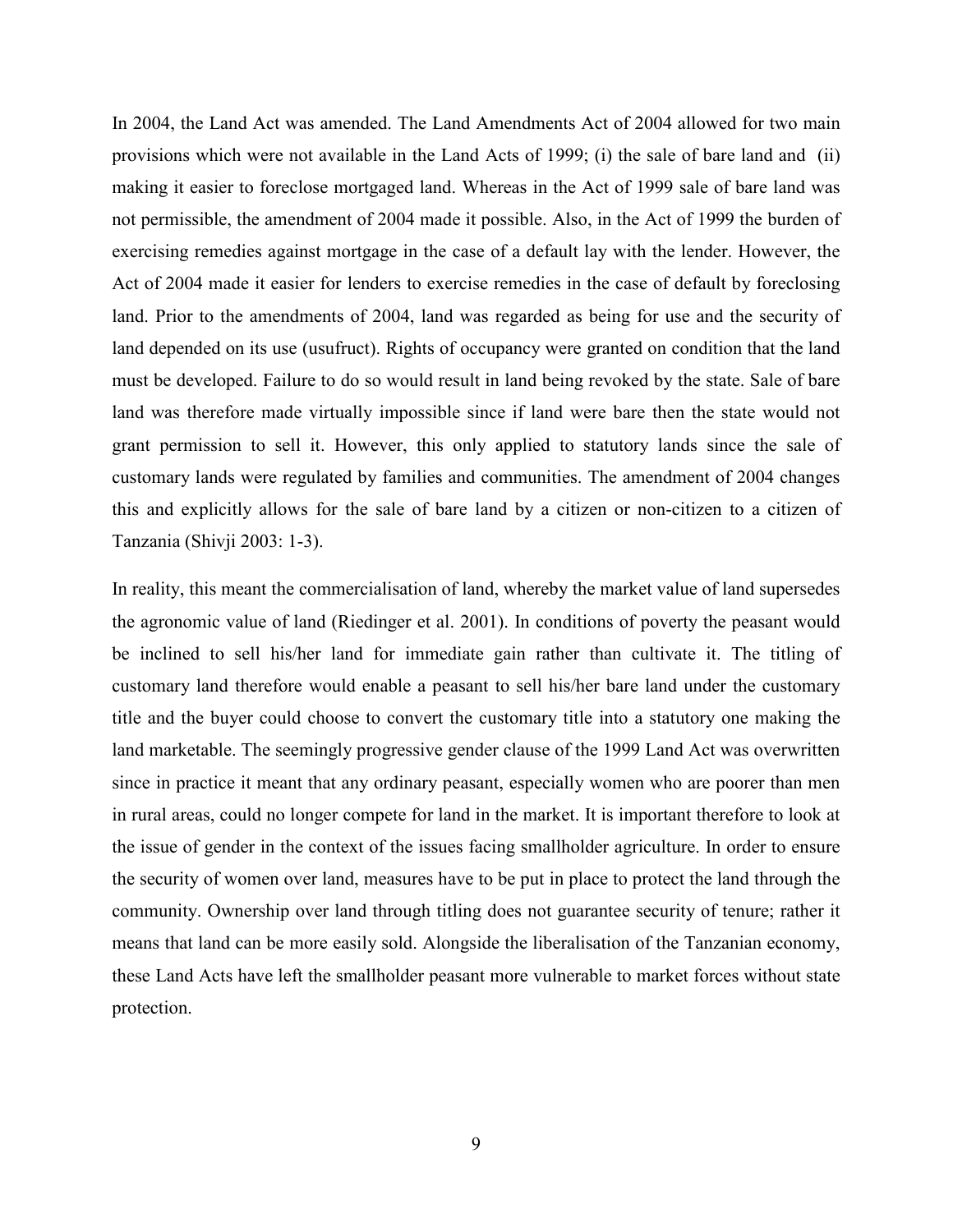## *Environment Policies in Relation to Smallholder Agriculture and Land*

The most important environment policy adopted was the National Environment Policy 1997 which aimed at addressing wider issues of social well-being. The policy linked the issues of poverty and environment for sustainable development. It argues that a healthy economy needs a healthy environment. The relationship that the policy draws between the issue of land tenure and the environment is critical to this discussion. It states:

Resources that belong to everyone easily become the care of none. The ownership of land and land resources, access to, and the right to use them are of fundamental importance, not only for a more balanced and equitable development, but also to the level of care accorded to the environment. It is only when people can satisfy their needs, have control of their resource base, and have secure tenure to land that the longer-term objectives of environmental protection can be satisfied (quoted. from Kamata 2008: 20).

It demonstrates government's attitude towards customary tenure and the fact that its introduction coincided with the Land Policy of 1995 followed by the Land Acts of 1999, suggesting that it had a bearing on the preferred land tenure system. The policy defines the rural poor as the major degraders of the environment. It identifies the problems of the environment as: land degradation, lack of accessible good quality water, environmental pollution, loss of wildlife and biodiversity and deterioration of aquatic systems and deforestation. Of importance to this paper is the concern with land degradation in the policy.

The policy resulted in the establishment of the Environmental Management Act, No. 20 of 2004. This Act clearly stipulates the need to protect flora, fauna, and biodiversity by creating reserves which would be protected by license and permits (*ibid:* 34-37). The Forests Act 2002, the National Parks Act 2002 and the Wildlife Conservation Act 2002 are specifically aimed at the creation and protection of reserves. The Environmental Management Act does not recognize communal methods of protecting the environment, but rather sees communities, especially those living near forest reserves, as being hazardous to the environment. This conflict between the communities and the environment is resolved by detaching the reserves from communally owned lands. An example cited by the survey done by the Land Rights and Resource Institute (LARRI or *HAKIARDHI*, in Kiswahili) in 2007 is the conflict in the Amani Natural reserve between the conservationists and the surrounding communities. The conservationists complained that people were simply stubborn and would start fires that were destructive to the ecology of the reserve.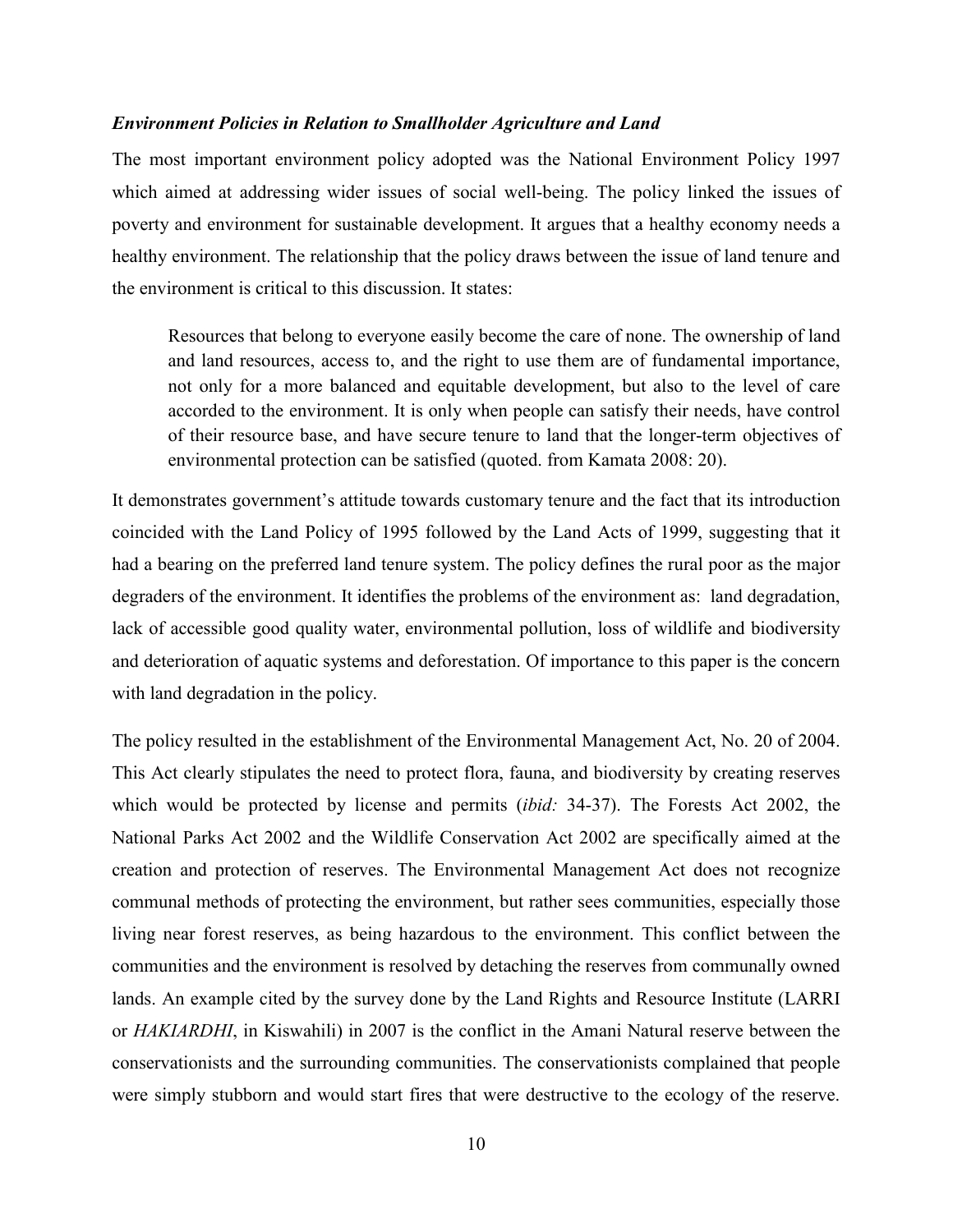While the community members argued that there was discriminatory access to the same conserved resources. The survey brought to the surface the inability of the conservationists to understand the frustration of surrounding communities as a result of the land alienated from the community (*ibid*: 75). This case is typical of the conflict between conservationists and environmentalists on the one hand, and peasant communities on the other. For instance, the same survey cited above stated that 63% of the people around various reserves stated that the rules governing the environment were not beneficial to them (*ibid*: 79).

### *Policy on Peasant and Agriculture Cooperatives*

Cooperatives act to protect the interests of the peasants in the market. As defined in the Cooperative Development Policy of 2002, a Cooperative Society is

an association of persons who have voluntarily joined together for the purpose of achieving a common need through the formation of a democratically controlled organisation and to make equitable contributions to the capital required for the formation of such an organisation, and who accept the risks and the benefits of the undertaking in which they actively participate" (Cooperative Development Policy[CDP] 2003: vii).

Cooperatives were aimed at protecting the peasant from the exploitation of the middleman who linked the producer to the buyer in the markets. Cooperatives thus acted as buffers to help regulate prices and protect the peasant from the forces of free market competition. Cooperatives helped to channel loans from credit agencies to individuals by acting as guarantors of the loans. As a result, the Cooperative Bank of Tanganyika was established in 1962. It changed its name to the Cooperative Bank of Tanzania in 1964 (Maghimbi et al. 2010: 49). Cooperatives bought produce from the peasant and sold it to the market. They also helped the producers to gain access to farming inputs such as fertilisers and seeds by buying inputs and selling them to the peasant on credit. It is important to note that credit was not based on collateral of land; rather the collateral was the crop, a floating charge. Once the crop was sold the peasant could pay back the credit.

The impact of cooperatives has been diminished at various stages in the history of Tanzania. The first cooperative legislation in the country was passed in 1932: Cooperatives Ordinance. The Arusha Declaration of 1967 recognised cooperatives as instruments for implementing socialism and self-reliance in the newly independent Tanzania. In 1976, in an attempt to impose stronger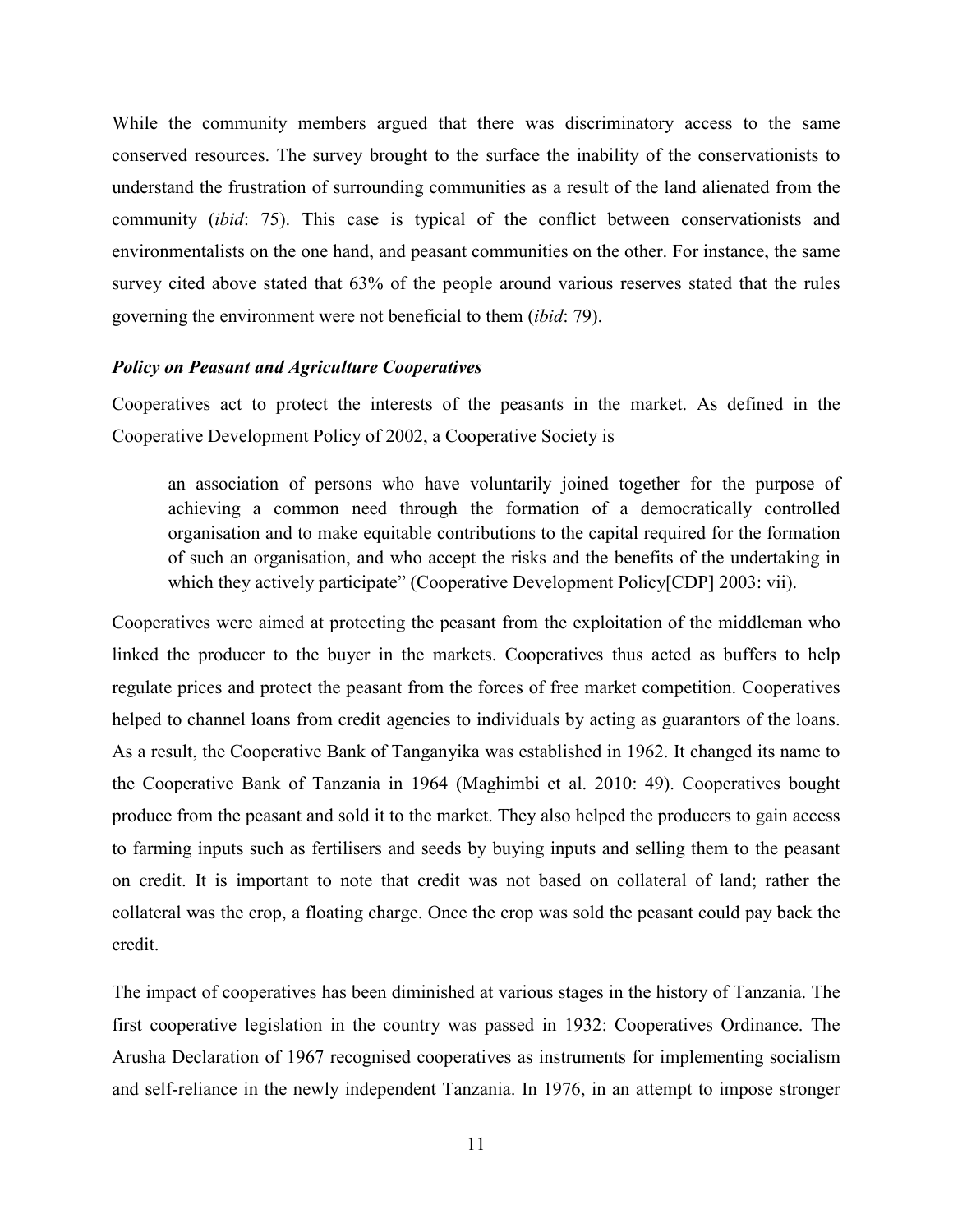state control, cooperatives were banned and instead state crop authorities were created to buy the crops of the farmers. The bureaucracy involved in this system soon proved to be inefficient. Since there was an increase in the overhead expenses, the peasant got much less for his/her crop than what was obtained on the world market. In the late 1970s and 1980s, the government reversed its decision on the banning of cooperatives and allowed them to be reformed. This did not last long since the introduction of trade liberalisation and the free market in the late 1980s left the cooperatives non-functional while the state crop authorities were dismantled. The Cooperatives Societies Act of 1991 was followed by the Cooperative Development Act of 1997. Despite these legislations, cooperatives have struggled to operate within a liberalised economy (CDP 2003: 1-2). Cooperatives have been unable to withstand the competition from the private traders and their decline has left a gap in input supply, crop marketing and processing that the private sector cannot fulfill.

In light of this, the Cooperative Development Policy of 2002 sought to, amongst other objectives, "protect cooperative business operations against unfair competition" and "recognize and support small producer group initiatives with the view of transforming them into future economically strong cooperatives" (CDP 2003: 7). Despite these objectives, it has been difficult for cooperatives to gain funding. For instance, after the liberalisation of financial institutions government financing for cooperatives to facilitate collection and sale of members' crops has been stopped. Commercial banks have been reluctant to give loans to cooperatives. This has left a gap which the private middle traders have tried to fill. The private traders have simply increased the cost of marketing of produce, ultimately reducing the financial returns to the smallholder producers. In response, the policy statement of 2002 recommended that the government institute measures to assist cooperatives financially. The policy statement does not explicitly outline how the government will go about alleviating the cooperatives from financial constraints and restoring them (CDP 2003: 33-34). Recent figures from the Economic Survey of 2008 show that the number Agriculture Marketing Cooperative Societies (AMCOS) decreased from 2,670 in 2007 to 2614 in 2008. This may not be a major decline but the trend is clear. The survey explains that many cooperative unions had to shut down their services due to stiff competition from private buyers (Economic Survey 2009: 123). Furthermore, the budget of 2009/2010 allocates a mere 100,000,000 Tanzanian Shillings (approximately USD\$72,500) to Cooperative reforms and modernisation program out of the 2,516,709,000 Tanzanian Shillings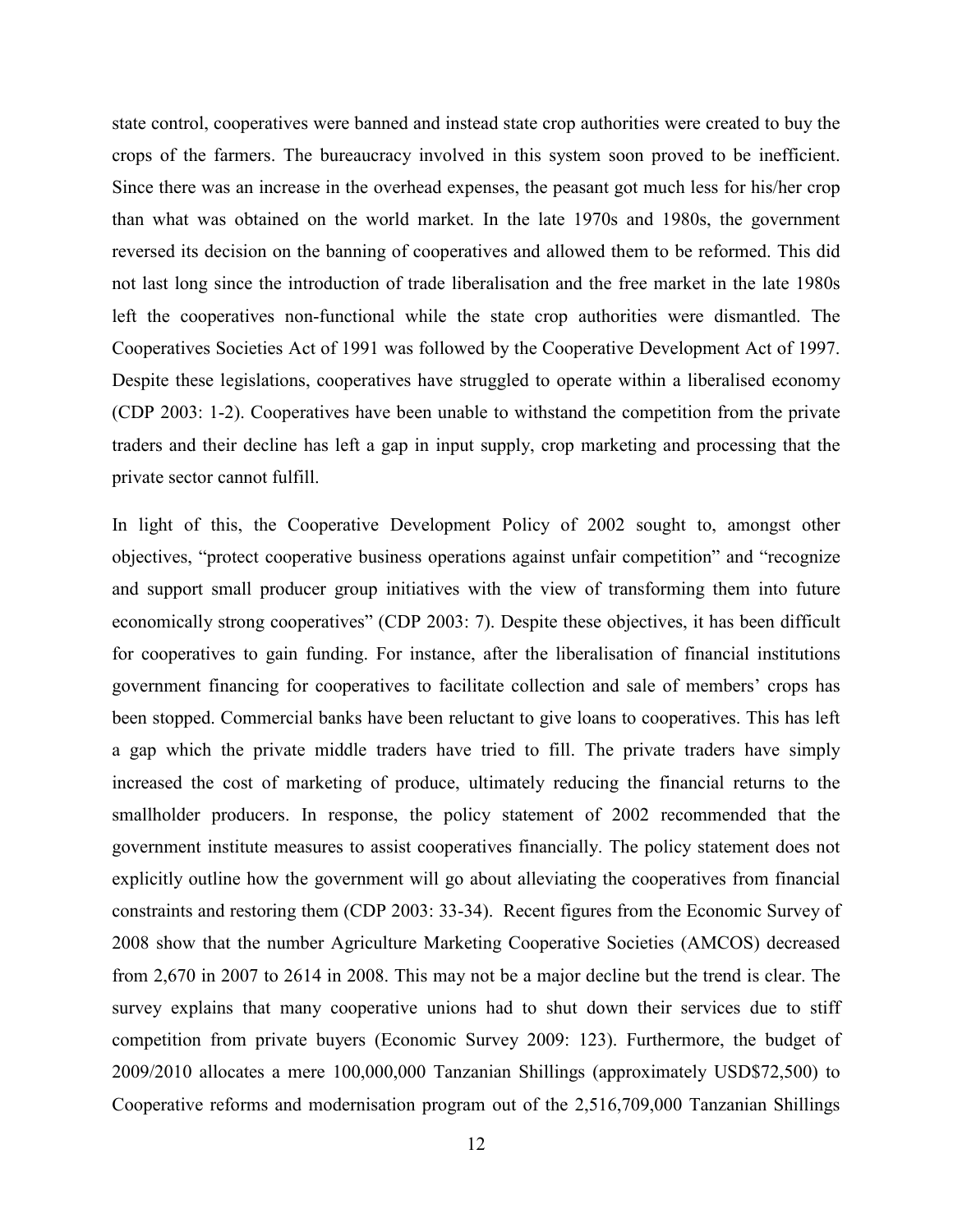allocated to the Ministry of Agriculture, Food Security and Cooperatives (all numbers are for domestic funds).<sup>7</sup> This is only 3.9% of the funds allocated to the Ministry of Agriculture. As it is the budget for agriculture is only 0.26% of the total domestic funds (Development Plan 2009: 71; 124).<sup>8</sup> Contrary to the Cooperative Development Policy of 2002, the government, as seen in the budget, seems to be allocating a very small amount to the building of cooperatives.

Following the decline of government intervention to assist cooperatives, the state has been focusing much more on initiating Poverty Reduction Strategies that fit with market liberalisation and privatisation policies. Yet, without state assistance to small producers in terms of implements, loans and protection from unfair market competition, the farmer will remain in poverty. As the Poverty and Human Development Report of 2009 concludes, the poorest households have to diversify into non-farm employment out of desperation and for survival. In any case, they are not able to generate sufficient income from non-farm employment. Given that the majority of Tanzanians will continue to reside in rural areas and derive their income from farming, state interventions must aim at raising agricultural productivity for the benefit of the smallholder producer (PHDR 2009: xxv-xxvi).

# *Irrigation*

<u>.</u>

Agriculture in Tanzania is rain-fed. Although the country is not drought-prone, there are periods when it is difficult to harvest crops due to lack of rain. Irrigation is important for sustained and dependable production. While there have been several government policies that have dealt with the issue directly or indirectly, irrigation remains a limiting factor for the development of smallholder agriculture. Mainly because, the smallholder peasant is unable to afford irrigating his/her land independently without the assistance of the state or cooperatives. The irrigation schemes that do exist in Tanzania are mostly based on rudimentary implements and are proving to be increasingly inadequate due to population increase and wear and tear. The main sources of water used for irrigation are rivers, canals and wells.

Only 2.7% of the total agricultural land area with annual crops is irrigable. The figures for irrigated land have remained relatively stagnant over the last four years. In 2003 the planted land

 $7$  The government budget segregates domestic funds from foreign sources.

<sup>&</sup>lt;sup>8</sup> It should be noted that while the Ministry of Agriculture itself receives only 0.26% of the total budget, the agriculture sector might be getting more funds from other ministries as well such as the Ministry for Water and Irrigation.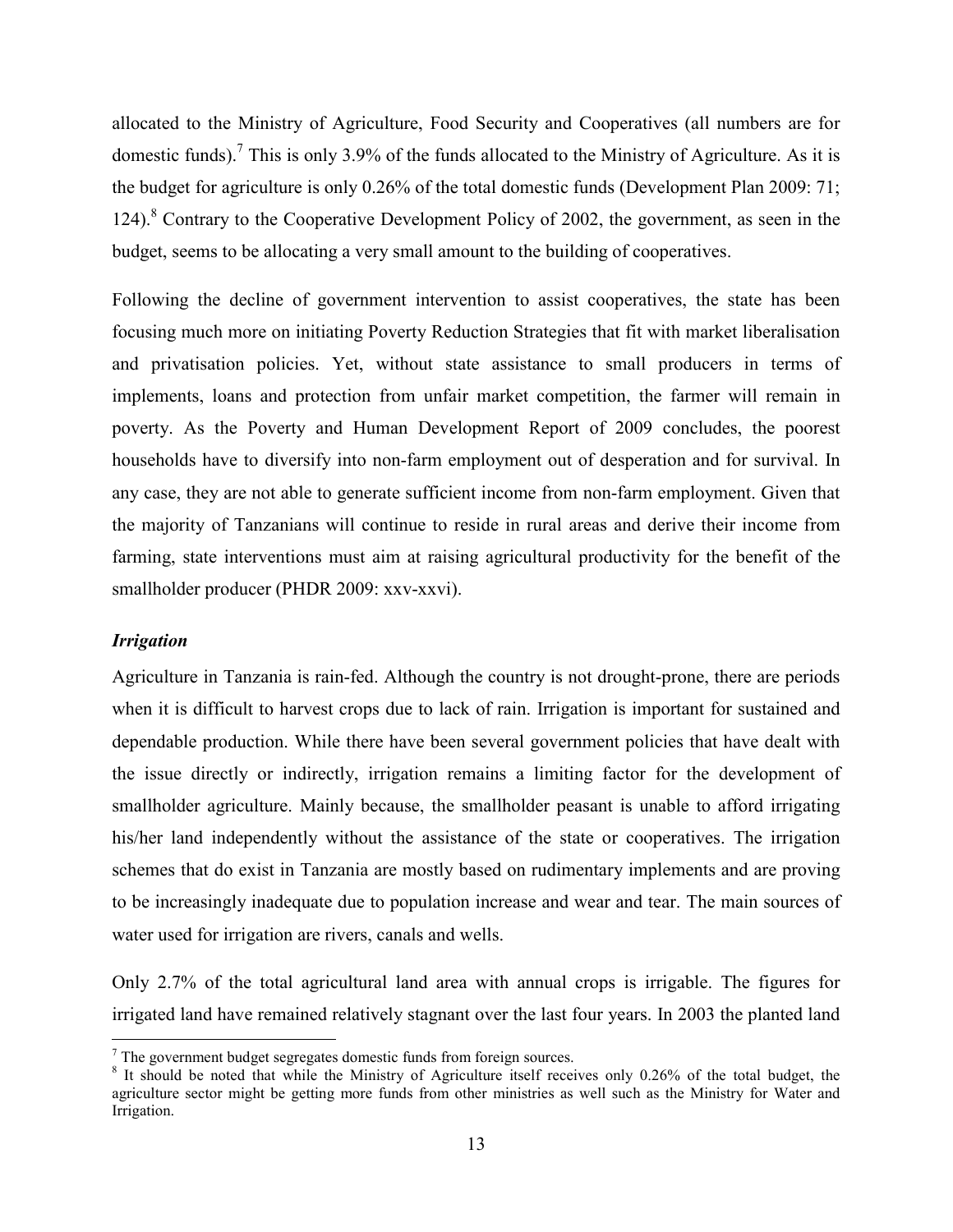area under irrigation was 214,054 Ha; in 2005 it was 249,992 Ha; in 2007 it was 273,945 ha and in 2008 it was 289,245 Ha (National Bureau of Statistics 2007: 70-77; Economic Survey 2006: 123; Economic Survey 2009: 120).

## *Technology and Extension Services*

Only 34% of the total number of crop growing households receives extension services (National Bureau of Statistics 2007: 99; Economic Survey 2009: 120). In 2008, the government employed 544 extension officers, which is a small number in relation to the 4,000,000 households that depend on agriculture. The source of extension services is predominantly governmental (95%), with NGOs filling the remaining gap. Even where crop-growing households receive extension services, the advice given is usually not followed up by implementation since the support services to adopt the advice are inadequate.

The use of technology in the agriculture sector is highly limited, the majority (97.7%) use hand held hoes. In fact, despite several PRS in support of improved technology there are only 6,000 working tractors as compared to 20,000 in 1970. Most of these tractors are used on large-scale farms and sometimes hired by small-scale peasants (National Bureau of Statistics 2007: 117; Maghimbi et al. 2010: 41).

## *Availability of Credit to Smallholder Producers*

While the cooperatives used to provide loans in farming implements, this is no longer the case as cooperatives have become increasingly weak in the face of competition from private traders. The Savings and Credit Cooperatives (SACCOs) have increased slightly since 2007. In 2007, there were 4,445 SACCOs and 263 new ones were established in 2008. The increase was necessitated by the lack of banking services in rural areas (Economic Survey 2009: 123).

Also, it is difficult for smallholder peasants to get loans from banks. As discussed under the issue of land titling, banks tend not to give loans to smallholders since smallholders do not have the necessary collateral. Previously cooperatives would use crops as collateral, allowing the peasant to pay the cooperative back once the crops were sold. Banks require much larger and secure collateral.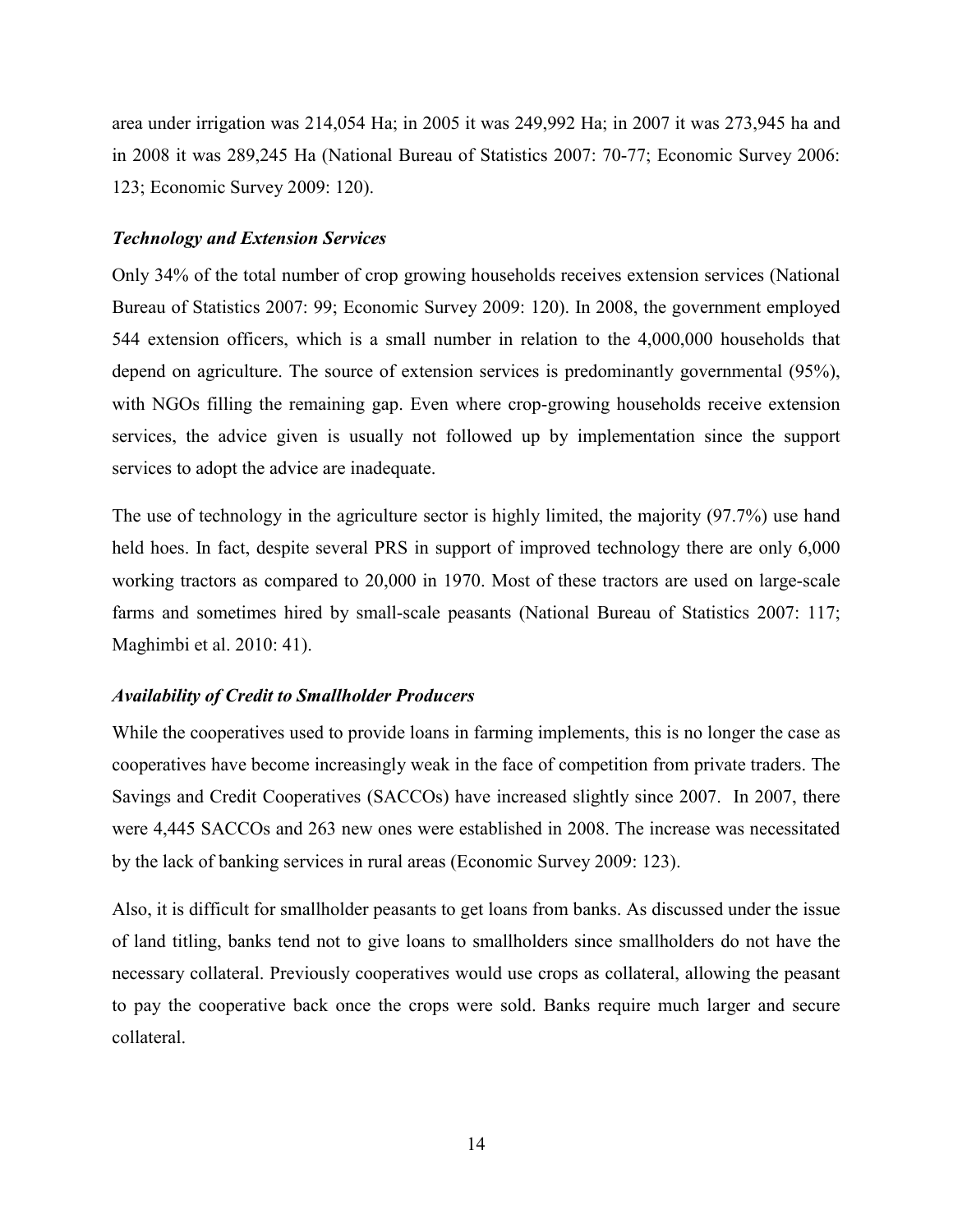# *Market Access*

The recent collapse of cooperatives and the consequent deregulation of agricultural commodity markets contributed towards an increase in the exploitation of smallholders when it comes to marketing their outputs. There has been an increase in the activities of private middlemen (commodity brokers) and they tend to exploit the smallholder (discussed above). In the 2002/03 agricultural season, 70% of all crop-growing households were said to have sold their crops. However, this statistic does not provide sufficient information regarding the fairness of the prices. In fact, according to the census, households reported the main problem of marketing to be low prices (64% households). Another problem was access to markets; either the markets are too far or there is no or costly transport to the markets. Occasionally, the producer does not find a buyer at the market. In such a case, the government does have the warehouse receipt system. In 2008 this system enabled cashew nut growers, for instance, to fetch a better price for their produce. However, the warehouse system has been slow to diversify into all crop-growing sectors (*ibid*, 124).<sup>9</sup> Produce sometimes rots if it does not reach the market on time and wastes in other cases. Those who did not market their crops reported that their produce was insufficient (National Bureau of Statistics 2007: 94-95).

## *Availability of Inputs*

<u>.</u>

Inputs such as fertilisers and pesticides are not produced locally and importation and delivery costs make them unaffordable to the majority of the smallholders. As a result, the majority of the smallholders do not use fertilisers in order to minimise production costs, but this has negatively affected crop yields. In fact, the total credit extended by the Agricultural Input Trust Fund to peasants in 2008 declined from 287 in 2007 to 238 in 2008. Of the total credit, the fund extended 157 credits for agricultural inputs such as fertilisers, improved seed drugs and insecticides compared to 176 in 2007 (Economic Survey 2009: 122). The increase in credits was due to a sharp increase in the price of agricultural inputs, especially fertilisers. Since fertilisers were liberalised and no subsidy was provided, the Tanzania Fertiliser Company collapsed and many foreign fertiliser companies have come in to fill in the gap. This has meant that government prices of fertilisers have been subject to the prices in the international markets.

<sup>&</sup>lt;sup>9</sup>Warehouse Receipt System essentially means that a farmer can deposit his/her crop in a government warehouse and is issued a receipt which the farmer can use as collateral for advanced payment. Also he/she can deposit the crop until market prices are more suitable.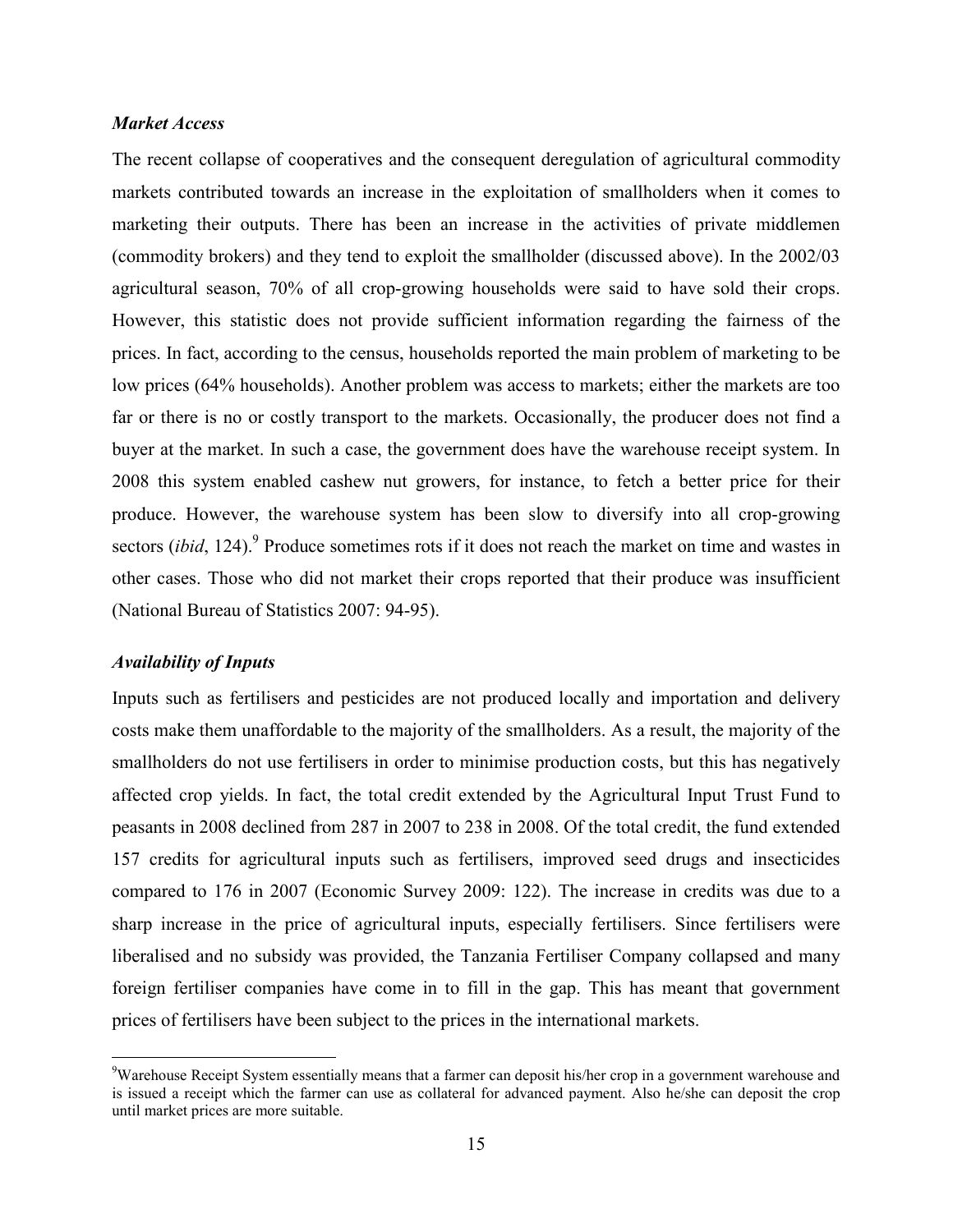Private companies are allowed to produce and distribute seeds, such as Cargill Hybrid Seeds and Pioneer Hybrid International. However the GoT is also involved in production and distribution of seeds. The Department of Research and Development has established five foundation seed farms. The Tanzania Seed Company also produces and certifies foundation seeds. Seeds are not as subject to high prices as fertilisers since there is a system of community based seed production. However, even this becomes difficult since the communities rely on extension officers to train them in the multiplication of foundation seeds (www.tanzania.go.tz).

# *Labour*

<u>.</u>

Most smallholders depend on household labour. However, due to current economic trends, members (especially males) of smallholder households have migrated either to urban areas or to look for off-farm employment to compliment on-farm activities. This practice is one of the most common bundles of coping strategies where agriculture on its own is not generating sufficient incomes. Often the off-farm employment does not provide as much income to the household as farming would have. The migration reduces the number of people in the household who can work on the farm, hence further worsening the problem of crop production (PHDR 2009: 24).<sup>10</sup>

The prevalence of HIV/AIDS has also affected availability of labour. In a study done by Tanzania Gender Networking Program (TGNP) on the costs for households caring for HIV/AIDS sufferers, it was found that farming activities had been negatively affected due to illnesses related to HIV/AIDS. Some households said that it was because those who usually engaged in farming activities were either ill or were taking care of the ill. Others stated that it was because much of the family income was diverted to taking care of the HIV/AIDS sufferer and hence they had less money to spend on farming (TGNP 2005: 5-6).

# *Changing land use patterns and food production*

Many of the problems related to land have to do with land tenure. The Land Acts of 1999 have had a large impact on ownership of land since the commercialisation of land has led to land becoming a commodity with a market value. As a result, private investors have been interested in acquiring land for purposes of profit; to produce cash crops for export, biomass for biofuels, for speculation, even for purposes of mining. Increasingly, policymaking has de-emphasised the

<sup>&</sup>lt;sup>10</sup> This has been discussed briefly in the section "State of Agriculture in Tanzania".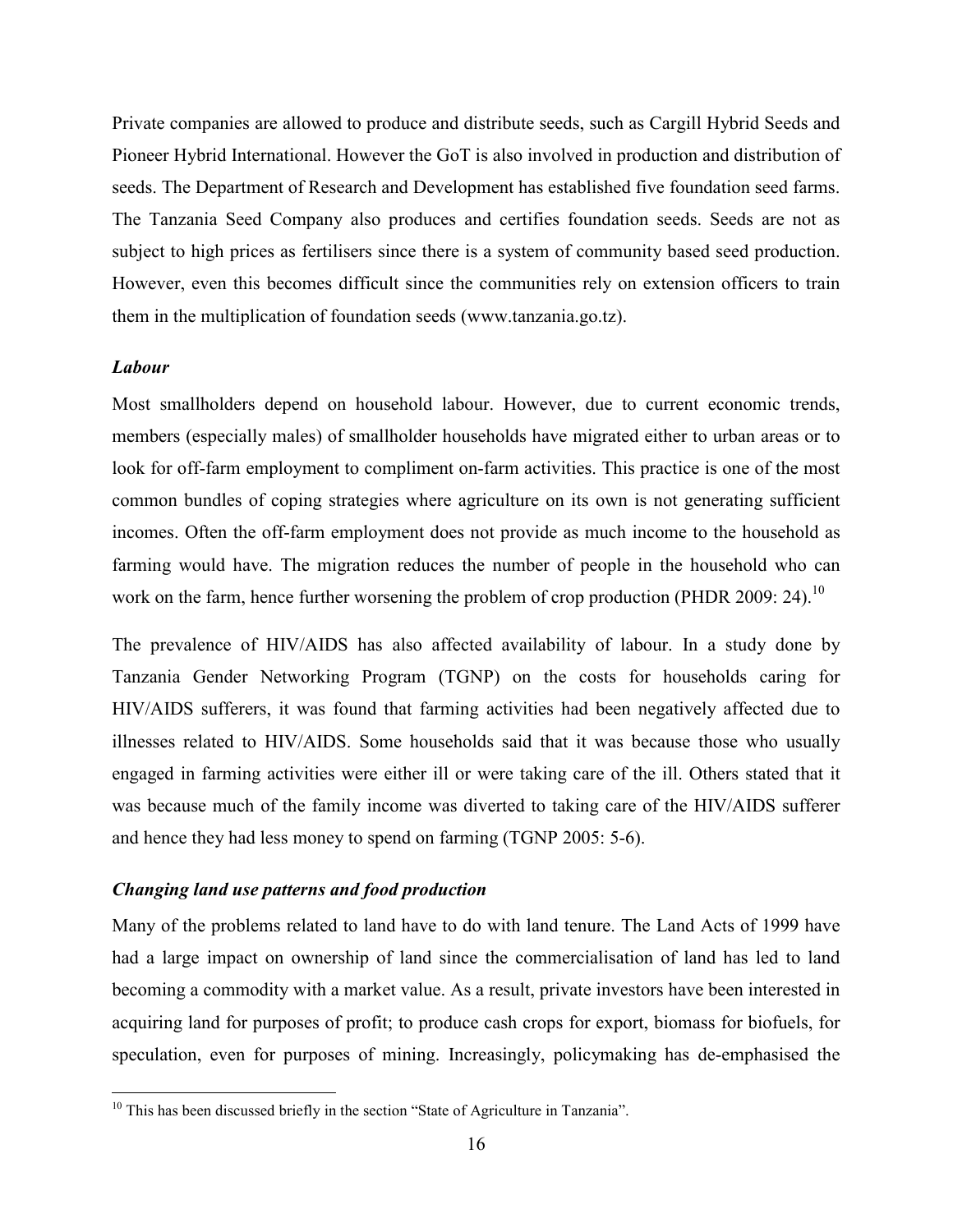production of food crops given the declines of profits from agriculture vis-a-vis other land based income strategies.

Furthermore, the legal changes pertaining to holding land has made it easy for smallholders to sell their plots. Although statistics are not available, there is reason to believe that there has been an increase in the number of land sales due to desperation. There are possibilities that elite buyers (local and foreign) can accumulate large tracts of land. To date, 640,000 ha out of a total of 4 million ha requested by companies, has been allocated to biofuel production in Tanzania (Sulle& Nelson 2009).

The changes around landholding practice have taken place in a context of increased foreign investments in vast tracks of land for biofuel production. While proponents of biofuels emphasise the environmental benefits of biofuels over fossil fuels, they ignore the environmental hazards of the production of biomass. Monoculture leads to soil degradation. Of course, the first affected by soil degradation would be the smallholder peasant.

SEKAB-Bio Energy Tanzania Ltd., established in 2007 seeks to implement what they call a block farming out grower's franchise. This essentially means a continuous farming area under shared ownership. Advocates of block farming advance that it is a win-win situation since smallscale peasants can take advantage of large-scale farming by acting as out growers. In the case of SEKAB they would be sugarcane out growers (Cotula et al. 2009: 86; Centre for Sustainable Development Initiative (CSDI) 2009: 6). The problem with this is the shift from food to fuel production. In fact, a leaked document written by a senior World Bank analyst Don Mitchell revealed that 65-75% of the increase in food prices was caused by conversion of food crops to fuel (biofuels) (Chachage 2010). In addition there was already a decline in the production of sugar between 2005/06 and 2006/07. Therefore, to focus production of sugarcane on the external market while the internal market is already in a slump will not be beneficial for the country's economy and consequently the small peasant will suffer. While sugar cane production is only one example, it can apply to all agricultural crops. Jatropha is yet another example of an energy plant being used in Tanzania (Eijck 2007). According to a report presented to HAKIARDHI"…biofuel production is characterised by high rainfall, water resources, and rich soils and naturally are fairly densely populated. Thus, suggesting that biofuel production is going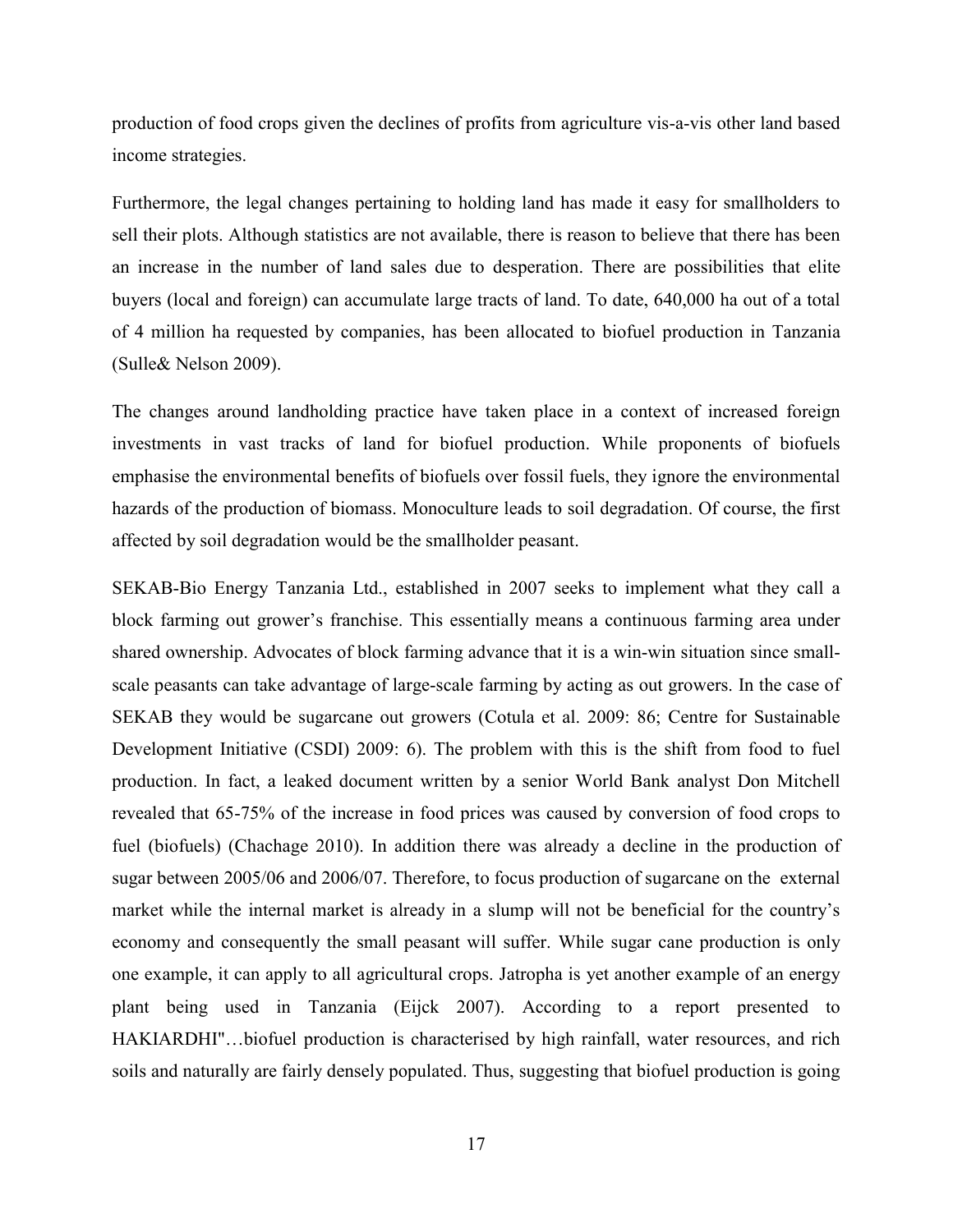to be accompanied by human displacement and destruction of livelihood supporting activities as land is alienated (Isack 2009: 6).

While proponents of biofuel production dismiss the potential of land alienation amongst the smallholders, claiming that Jatropha, the most common biomass, can in fact grow in very unfertile soils, studies have shown that they fare much better on prime land. Many biofuel investors enter into competition with smallholders over prime agricultural land as a result. In many instances, the state has used its power over customary land to claim the land of smallholder peasants and transfer it to the investors as general lands.<sup>11</sup> Recent land use data shows that the net land balance exceeds the land suitable for rain fed crops, so the remaining land has been taken as "idle" land. However, this analysis ignores the existence of pastoral communities-and the manner in which they require access land (especially for grazing) on a nomadic basis. More than 80% of all land allocated for biofuel production is located in productive farmlands and forests. In April 2006, the government established the Biofuels Task Force under the Ministry of Energy and Minerals to deal with issues regarding biofuels. The task force first identified a "land bank" of 2.5 million Ha of land suitable for biofuel projects. Having identified the "land bank", they allocated 400,000 Ha of prime rice growing land at Wami River on the coast region to a Swedish firm to grow sugar for biofuel production. A report commissioned by Evercare suggested that 5,000 small-scale peasants would be negatively impacted.

Pastoralists have also been negatively impacted by biofuel production. In July 2009, the Maasai of Loliondo game reserve in Ngorongoro district, Arusha suffered from evictions from their land. The Environmental Management Act of 2004 implicitly laid the blame for environmental degradation heavily on the small producers. Hence, the government took advantage of the precedence set in the Act of blaming the smallholder and applied it as one of the reasons to justify the evictions. A Maasai woman from Loliondo narrated that the people of Loliondo were accused of mismanaging the environment, despite the fact that they had been using measures to protect the environment and guarantee the survival of its inhabitants for centuries (African People's Forum). According to a report produced by the Working Group of Indigenous Population communities in Africa (WGIP), 3,000 people were left homeless as a result of the

<u>.</u>

 $11$  By transferring the land from village land to general land and putting it under statutory law, the government can then sell it to private investors.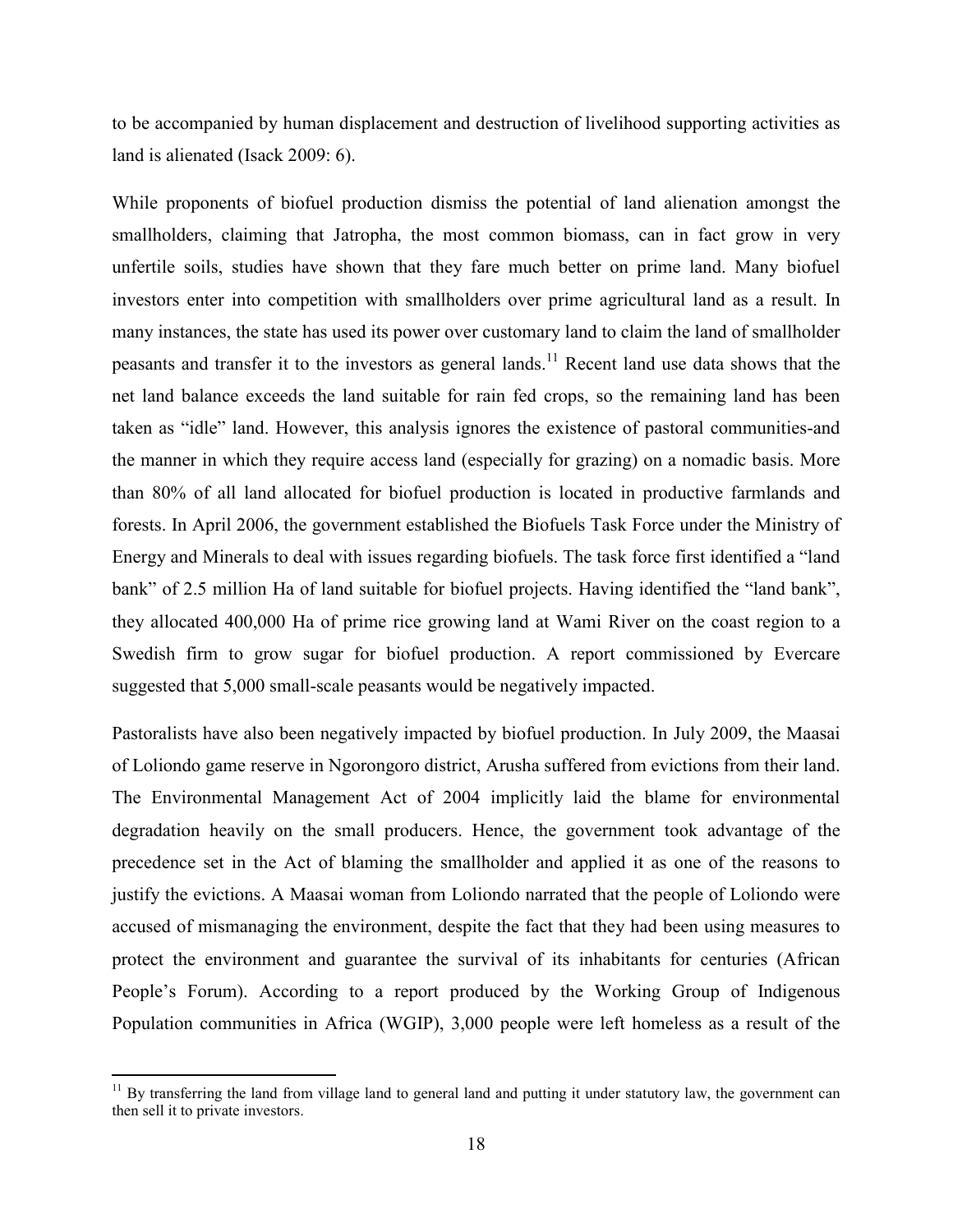evictions (FEMACT 2009). The evictions were carried out on behalf of private investors who claimed that the land belonged to them (Ortello Business). There are many examples similar to this where land is alienated and sold to a private investor leaving the smallholder producer displaced.<sup>12</sup>

# **Poverty Reduction Strategies and their Implications**

This section discusses the major Poverty Reduction Strategies that have been established by the government in order to address agriculture in Tanzania. It incorporates an analysis of how various land polices have evolved within a context of broader development initiatives.

# *Mkukuta-National Strategy for Growth and Reduction of Poverty (NGRSP),<sup>13</sup>*

The MKUKUTA program was initiated in 2005 with the major aim of increasing the GDP of the country to an annual growth rate of 6-8% per annum in the next decade, in light of the poverty levels in the country. Furthermore, it set a target of sustained agricultural growth of 10% by 2010 (PHDR 2009: 7). The program also aimed at reducing poverty by improving access to the basic means of production. MKUKUTA places particular emphasis on the poorest and most vulnerable groups, asserting equity and equality through all its three major clusters (Mutembei&Tumushabe 2008: 10). The three clusters of MKUKUTA are:

# *Growth and Reduction of Income Poverty:*

The 2009/10 Development plan stated that to achieve this first cluster the government would seek to increase the production of food and cash crops and availability of farming inputs, to increase irrigation schemes, to increase exports of goods and services, attract foreign and domestic private investment and to improve the trading environment, development of land and infrastructure, and to improve the economy of the country.

<sup>-</sup> $12$  Mining is yet another threat to the smallholder farmer. According to the sector development figures mining is growing at the most rapid rate. Large tracts of cultivated village land are alienated and given to investors for mining purposes.

<sup>&</sup>lt;sup>13</sup> Commonly known in Kiswahili as Mkakati wa Kukuza Uchumi na Kupunguza Umaskini-MKUKUTA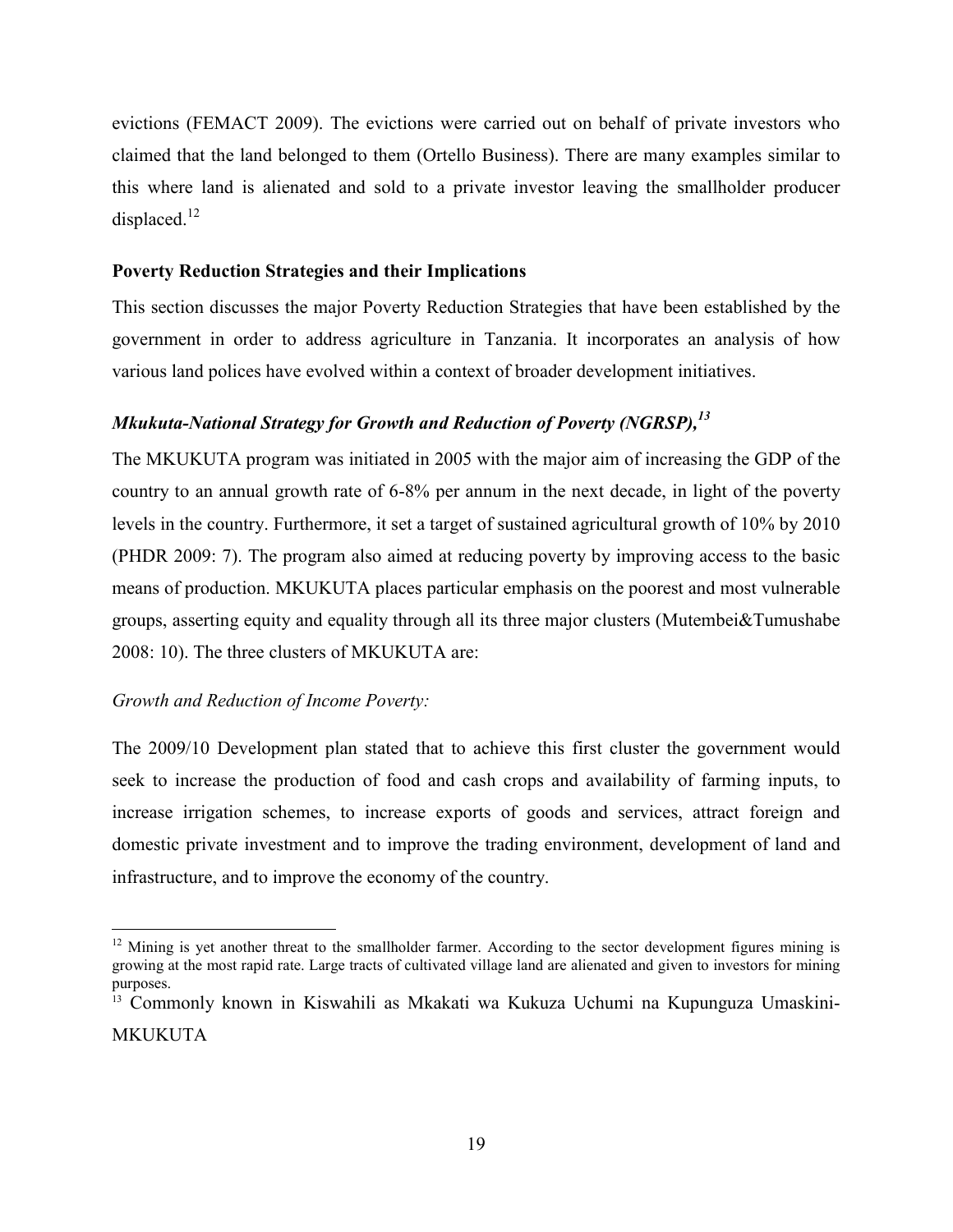# *Improvement of Quality of Life and Social Well-being:*

This cluster deals with education, health, water and social welfare. Under this section, the Development Plan of 2009/20 shows that some gains were made including: increase in registration of students in primary, secondary and post-secondary education, increase in number of students going on to secondary school after primary school, increase in loans given to students, improvement in health of the mother and child at birth.

# *Governance and Accountability:*

-

This cluster aims at ensuring improvement in good governance, combating corruption and giving more powers to the local government. This cluster also sought to improve personal and material security and to fight crime. Under the goals of MKUKUTA, especially cluster one, the government has initiated various other programs that deal directly with agriculture (Development Plan 2009: 3-4; PHDR 2009: xxi-xxv).

# *Property and Business Formalisation Program (PBFM) <sup>14</sup>*

MKURABITA is a government project that was put into place during the third phase of the government (with the project beginning in 2004) under President Mkapa. It sought "to facilitate the transformation of real estate and business assets in the informal (extra-legal) sector to formal entities held and operated within the formal market that is governed by law" (Salema 2007). The program aimed at converting rural property that had not been registered into formal property, and most important to this paper is the formalisation of land. It further aimed to reduce poverty and increase economic growth by incorporating the poor into the formalised sectors of the economy. The program envisioned that the poor would have better access to loans by using their assets as collateral, hence able to improve their livelihoods (*ibid*).

The program's basis is founded upon the principles of the Institute of Liberty and Democracy (ILD) in Lima, Peru whose chief architect is the Peruvian economist Hernando de Soto. De Soto has outlined his theory of dead capital in *"The Mystery of Capital: Why capitalism triumphs in the West and fails everywhere else"*. De Soto argues that the poor remain so because they lack

*<sup>14</sup>* Commonly known in Kiswahili as *Mpango wa Kurasimisha Rasilimali na Biashara za Wanyonge Tanzania ( MKURABITA)*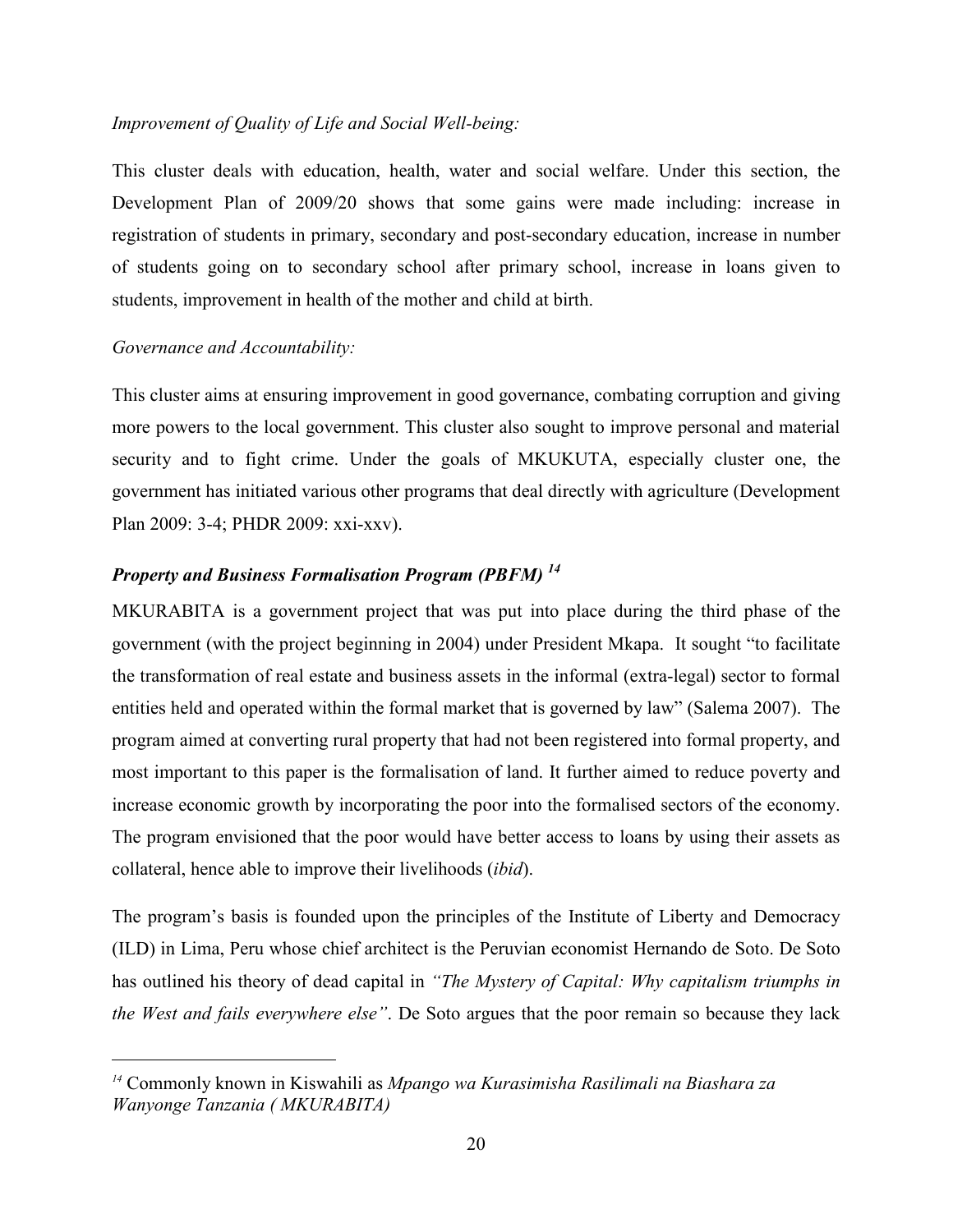access to formal property rights. Poverty is maintained because a majority of the poor are kept in the informal sector outside the legal system of Western capitalism (Benjaminsen 2004: 3). He identifies all property that is not formalised through titling and registration under statutory law as being "extra-legal". These extra-legal assets could be worth trillions of dollars but they are not represented in the economy hence he terms them 'dead capital'. Dead capital, according to de Soto, cannot be used to create additional value.

Using this framework and the umbrella of MKUKUTA, MKURABITA aims at formalising all the extralegal property in Tanzania. At the diagnosis stage of the project  $(ibid)$ , <sup>15</sup> it was gathered that 90% of Tanzanians reside and earn their livelihoods in the extralegal sector and 98% of all businesses and 89% of all real estate are extralegal in Tanzania. If formalised, the value of all these extralegal assets would be USD\$ 29 billion (Salema 2007; Mutembei & Tumushabe 2008: 11).

The measure of most relevance to smallholder agriculture is the attempt to fast track land titling under the western system of law, which in the case of Tanzania is statutory rights of occupancy. The program even proposed what they called "blanket titling" of village land to expedite the process. The expected outcome of MKURABITA would include: an expanded economic formal sector, improved business environment, good governance through more reliable information on economic activity and increased income for the government through new tax payers (*ibid*). MKURABITA fits in well with MKUKUTA since both aim to reduce poverty and increase economic growth.

It is important to note that only 2% of rural land is formalised or "legal" under statutory rights of occupancy and these are mostly large-scale farms. The project was first implemented in 2004 and one of the outcomes was the amendment of the Land Act 1999 and Village Land Act 1999, along with several other legislation that have a bearing on property rights in the country.

# *Agricultural Sector Development Program (ASDP)*

<u>.</u>

The government adopted the Agricultural Sector Development Program (ASDP) in 2003 in order to achieve a sustained agricultural growth rate of 5% per annum. One of the program goals is to

<sup>&</sup>lt;sup>15</sup> The project, under the structural framework proposed by the ILD, works in four stages: Diagnosis, Reform Design, Implementation, Capital formation and good governance.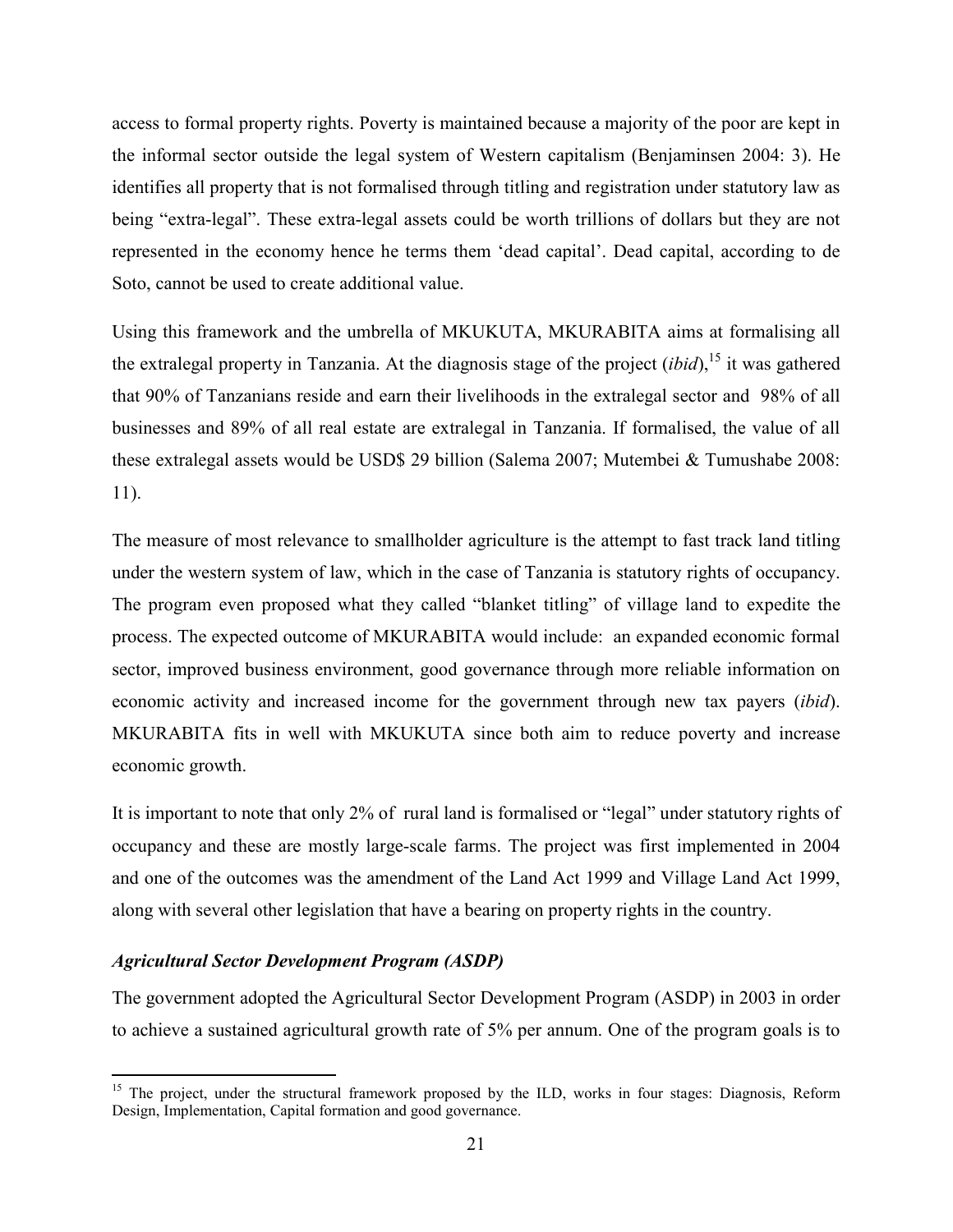transform the smallholder sector from subsistence to commercial agriculture. Part of the commercialisation of agriculture includes development led by the private sector. The private sector is encouraged to partake in this venture by creating an enabling business environment.

The ASDP seeks to improve the following:<sup>16</sup>

- The policy, regulatory and institutional arrangements of the agricultural sector
- Agricultural services inclusive of research, advisory and technical services, and training Investment through District Agricultural Development Plans implementation
- Private sector development, market development, and agricultural finance.

The Development Plan of 2009/10 states that the ASDP is still in place allowing for an increase in availability of agricultural inputs, improving research and services for agriculture, availability of seeds and food security in the country (Development Plan 2009: 6).

# *Agriculture First (Kilimo Kwanza)*

In June 2009, The Minister of Finance and Economic Affairs, Hon. Mustafa HaidiMkulo, declared that the catchphrase for 2009/10 would be "Agriculture First" (better known for its Kiswahili term, *Kilimo Kwanza*). He said that the Kilimo Kwanza initiative would operate alongside and with the complementing goals of the ASDP (Mkulo 2009: 15-16). Implementation of Kilimo Kwanza began in June 2009 when the Tanzania National Business Council (TNBC) came together to discuss the policies and strategies of the project and its implementation in agriculture (Kilimo Kwanza Resolution).

<sup>&</sup>lt;u>.</u> <sup>16</sup> *www.worldbank.org/afr/padi/TZ\_ASDP\_PCN%20.pdf*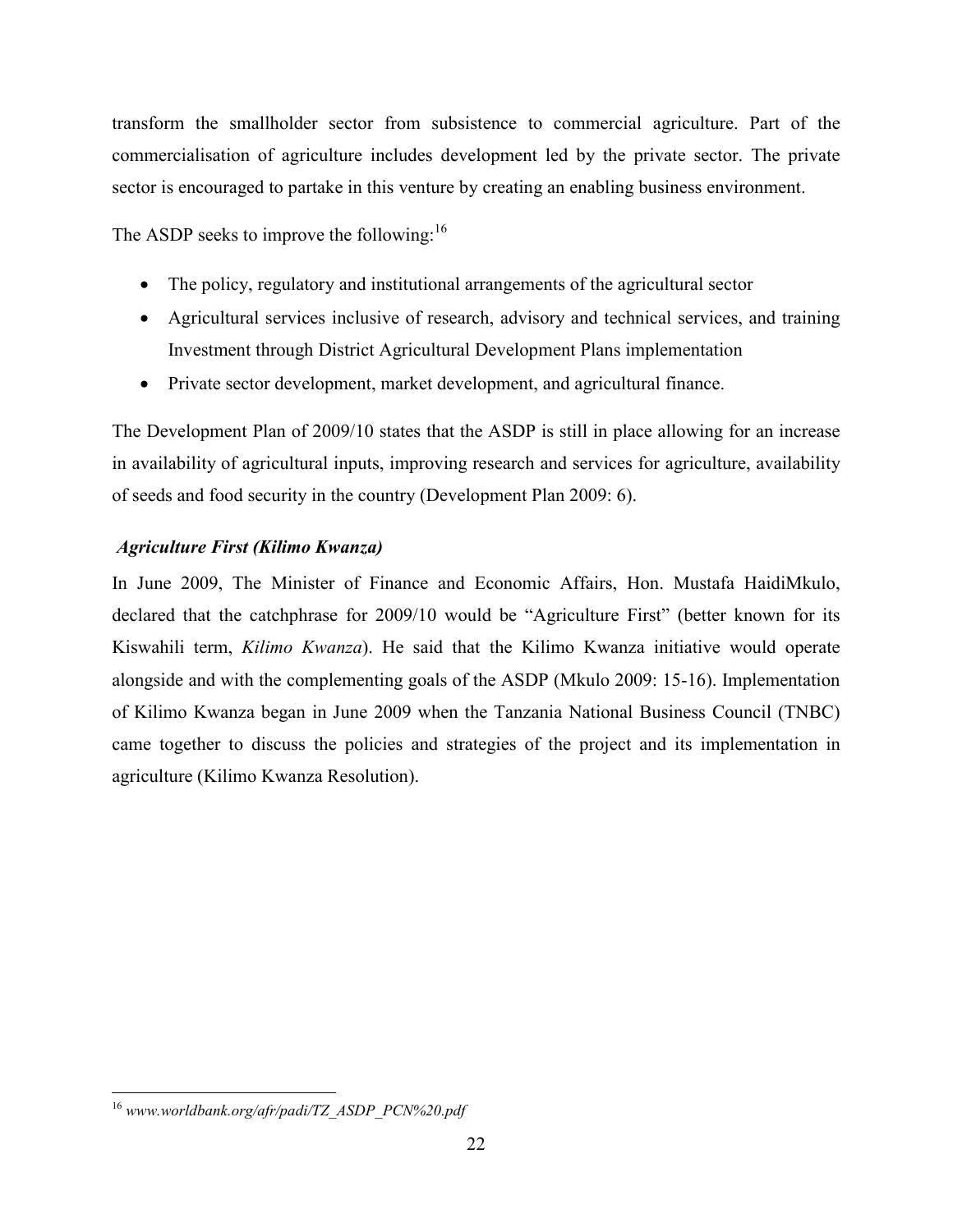#### **The ten pillars of Kilimo Kwanza are as follows (***ibid***):**

- i. Political will to push for agricultural transformation
- ii. Enhanced financing for agriculture
- iii. Institutional reorganisation and management of agriculture
- iv. Paradigm shift to strategic agricultural production
- v. Land availability for agriculture
- vi. Incentives to stimulate investments in agriculture
- vii. Industrialization for agricultural transformation
- viii. Science, technology and human resources to support agricultural transformation
- ix. Infrastructure Development to support agricultural transformation
- x. Mobilisation of Tanzanians to support and participate in the implementation of Kilimo Kwanza

The Kilimo Kwanza project stems from the realisation that a majority of Tanzanians depend on agriculture for their livelihoods and thus improving agricultural productivity is central to combating poverty. In order to embark on increased agricultural activity the Kilimo Kwanza project emphasises a green revolution which would entail better irrigation, higher seed quality and better technology in farming inputs. The goal of the green revolution would be to transform Tanzania's agricultural sector into a modern and commercial sector. In order to rapidly modernise the agricultural sector, private investment is encouraged and resources allocated to agriculture should be increased (Mkulo 2009: 41-42; Maghimbi et al. 2010: 60).

The initiative was first seen in practice through the Tanzania Investment Centre (TIC) which attempts to link foreign investors with local peasants. However, it has been interesting to note that the government has been zealously calling for local peasants with "*idle*, arable land of 500 Ha or above" (emphasis by author) to submit proposals in order to enter into contract with foreign investors. According to the executive director, Mr. Ole Naiko, the TIC with the Kilimo Kwanza initiative aims at increasing and consolidating the production of food and cash crops for export. Moreover, he states that the project would want to ensure that investors are able to get the land they require for agriculture (Kanyabwoya 2010: 2).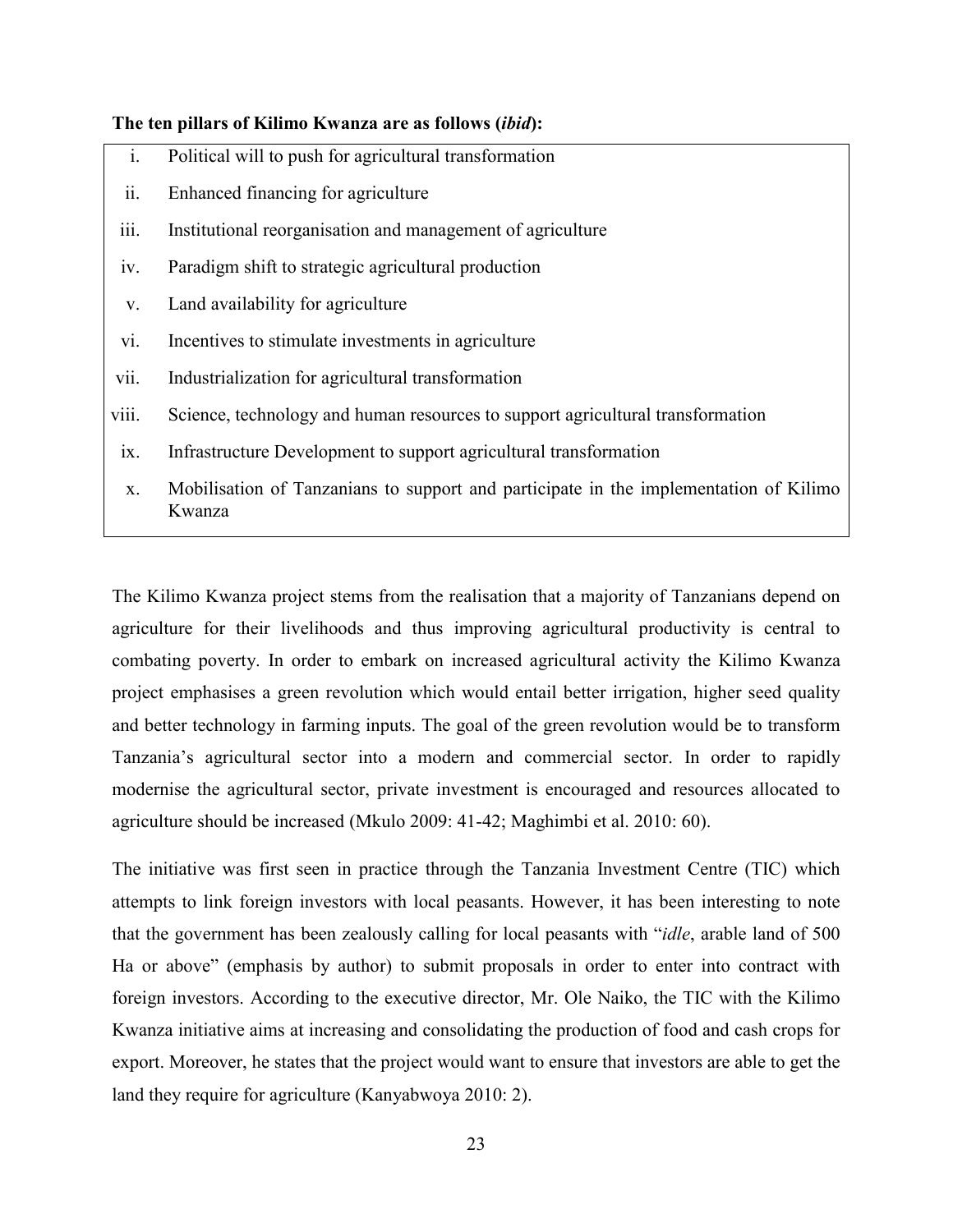#### **Implications and Contradictions of Poverty Reduction Strategies and Land Policies**

This sub-section discusses the implications of PRS on the economy of the country, in particular on smallholder production. It takes into consideration the relationship between the PRS and the land policies and the results of the initiatives taken by these various agricultural initiatives. The most relevant results are those in the Poverty and Human Development Report 2009, which is produced by the MKUKUTA monitoring system.

The liberalisation of the economy in the 1980s and 90s transformed land policies and created a market conducive to foreign investment. Part of the liberalisation package sought to reduce government intervention in protecting the peasant (for example providing subsidised inputs). The economy was geared towards incorporating the peasant into the free market. Several initiatives to date have been undertaken to meet these goals. However, they do not seem to be working for the smallholder producer.

The basic aim of the MKUKUTA project is to reduce poverty and increase Foreign Direct Investment (FDI). MKUKUTA sets a goal of increasing the GDP growth by 6-8% per annum and the agricultural growth to 10% per annum by 2010. The current trends show that while the GDP growth has been at its highest historically in Tanzania at 7% per annum; agricultural growth has averaged 4.4% per annum. Given this trend, agricultural growth may not meet the desired MKUKUTA growth rate of 10% per annum by 2010. In fact the most dynamic sector up to 2007 was mining with an average annual growth of 15% (PHDR 2009: 4-7). Therefore, the growth of the GDP is reflecting growth in sectors other than agriculture and perhaps an increased influx of FDI, which is also mainly in mining and finance. Agriculture is lagging behind. In fact, agricultural growth does not even meet the target of 5% annual growth set in the ASDP.

Moreover, income poverty has almost remained the same since 1991, without a considerable change. This would mean that it would not drop to meet the MKUKUTA targets by 2010. While 40.8% of the rural population was solely dependent on smallholder agriculture and lived below the basic needs poverty line in 1991, 37.6% continued to live in poverty in 2007. MKUKUTA aims to reduce the %age of people in rural areas living below the basic needs poverty line to 24% (*ibid*, 12). The levels of poverty in rural areas have not changed much; 1% of the population (a figure unchanged since 2000/01) consumes only one meal a day (*ibid,* 27*)*.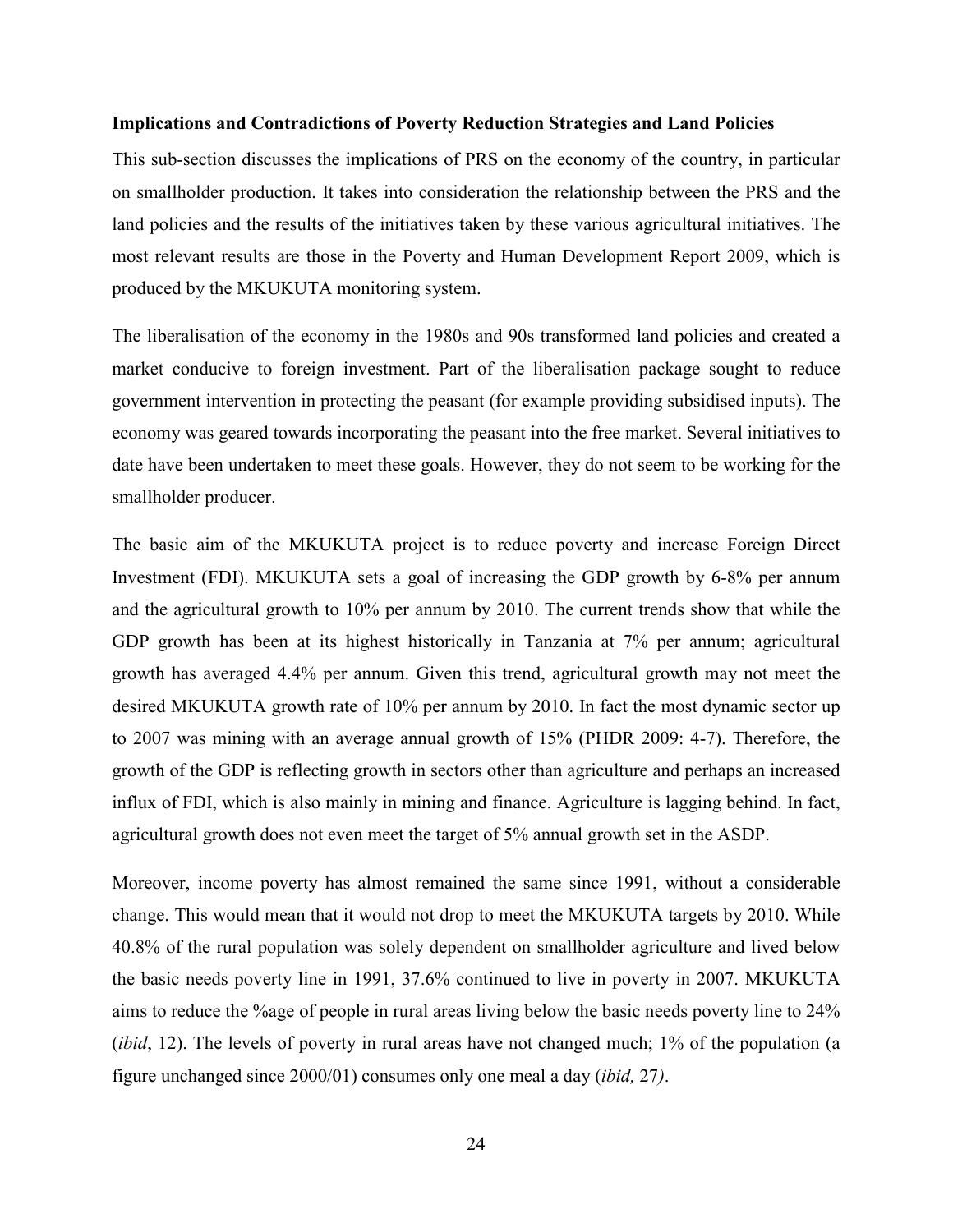Another pillar common to the PRS of Tanzania is to increase the availability of farming inputs such as fertilisers and good quality seeds. Fertiliser in Tanzania is largely imported into the country. Tanzania had its own fertiliser factory, established in 1968; Tanzania Fertiliser Company Ltd. (TFC). However, in 1991/92 the company collapsed after one of its plants broke down in 1991 and it was never restored. Soon after, fertiliser trade was liberalised in 1992 and by 1994 the subsidies scheme was phased out under liberalisation. This left a weak company to compete with larger international fertiliser companies in the market. The result was higher fertiliser prices and lower consumption of fertilisers in the country. Fertiliser use decreased dramatically between 1994-2003, with only 8% of crop growing households using inorganic fertiliser and 20% using farmyard manure (National Bureau of Statistics 2006: 82). Lack of fertiliser use leads to low productivity. Tanzania's current self-sufficiency in food is threatened by low crop productivity.

The figures above clearly show that the quality of life of the rural peasant and the development of the agricultural sector are not meeting the standards that have been set by the PRS. Privatisation and liberalisation are not helping the smallholder producer since they leave the producer vulnerable to market forces which they are not equipped to deal with. MKURABITA seeks to employ a fast track approach to land titling so as to formalise all informal property. Any property that is outside the legal framework, extralegal, must be formalised. According to MKURABITA, all forms of customary rights and locally adapted arrangements are part of the extralegal sector (Benjaminsen 2004: 7). As discussed in the section on land policies in Tanzania, the Land Acts of 1999 clearly placed customary rights and statutory rights on an equal footing. The logic of MKURABITA, based on de Soto's guidelines, is that property that is held outside the Western legal system is not protected by law. However, the Land Act clearly states that customary properties do fall under the law. They are *not* extra-legal. Although this contradiction was not explicitly addressed by MKURABITA, one of the reports from the President's office on MKURABITA addressed one of the lessons learnt from the first two phases of implementing MKURABITA (since 2004): "There is indeed a need to effect some changes in the Village Land Act 5 of 1999 and the Land Act No. 4 of 1999 along with several other legislation that have a bearing on the property rights regime in the country" (Salema 2007). The Land Act of 1999 placed customary rights and statutory rights on an equal footing to provide an equal legal framework of protection for the small peasant who holds land under customary law.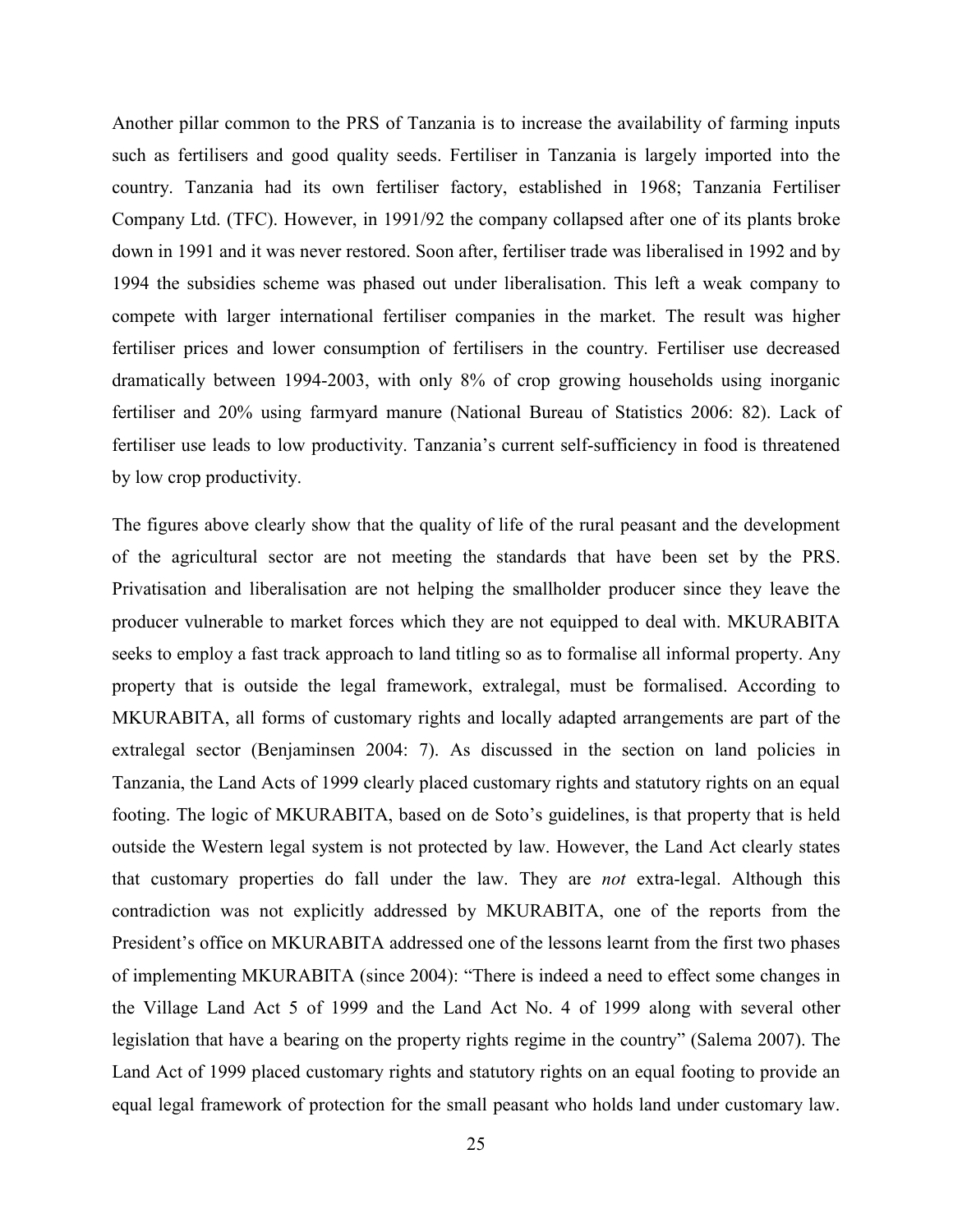To change this would undermine customary law and give more importance to statutory law. This was the case from the time of the 1923 ordinance under British trusteeship.

Kilimo Kwanza seeks to encourage local peasants with idle arable land to join hands with foreign investors, in order to rapidly develop this land, presumably with the technology of the foreign investor and the expertise of the local farmer. There is need to deepen analysis of the nature of the envisaged partnership between the local smallholder and the foreign investor. Even though the resolution of Kilimo Kwanza, in theory, seems to aim at developing agriculture, in reality it is really geared towards large-scale farming. For two reasons: (i) the call to submit proposals on idle arable land to the TIC was put at a minimum of 500Ha or above while the smallholder producer has on average only 2-5 Ha; (ii) as discussed in the section of the Land Amendments Act of 2004, bare land cannot be directly transferred under customary law (which in practice applies to all smallholder agriculture). It is assumed that land must be used by the peasant who owns it, and if land is not used then it is given back to the community.

CAADP sets a bold goal of decreasing food insecurity, especially Pillar 3 by paving the way for export expansion. Tanzania's *Kilimo Kwanza* is the local vehicle towards meeting the goals established within the CAADP. However, an emphasis on export expansion will most likely lead to the vulnerability of the market. Developing countries such as Tanzania will be forced to produce "marketable goods" and slowly decline in self-sufficiency of basic food grains. Currently, Tanzania does not produce a surplus of basic food grains, allowing it to switch production to exportable goods. Hence, if food production declines and production of exportable goods increases, the export market may flourish but a large %age of the population will be left hungry. Patnaik explains "[the decline in the basic food staples output per head of population] happens because, with the diversion of food growing land and resources to export crops, the food grains growth rate falls below the population growth rate" (Patnaik 2007: 60). It seems as though the PRS are aimed at protecting the interests of private investors and large-scale farmers. In reality, the small-scale farmer is left vulnerable and is not, integrated in a beneficial manner into the market economy.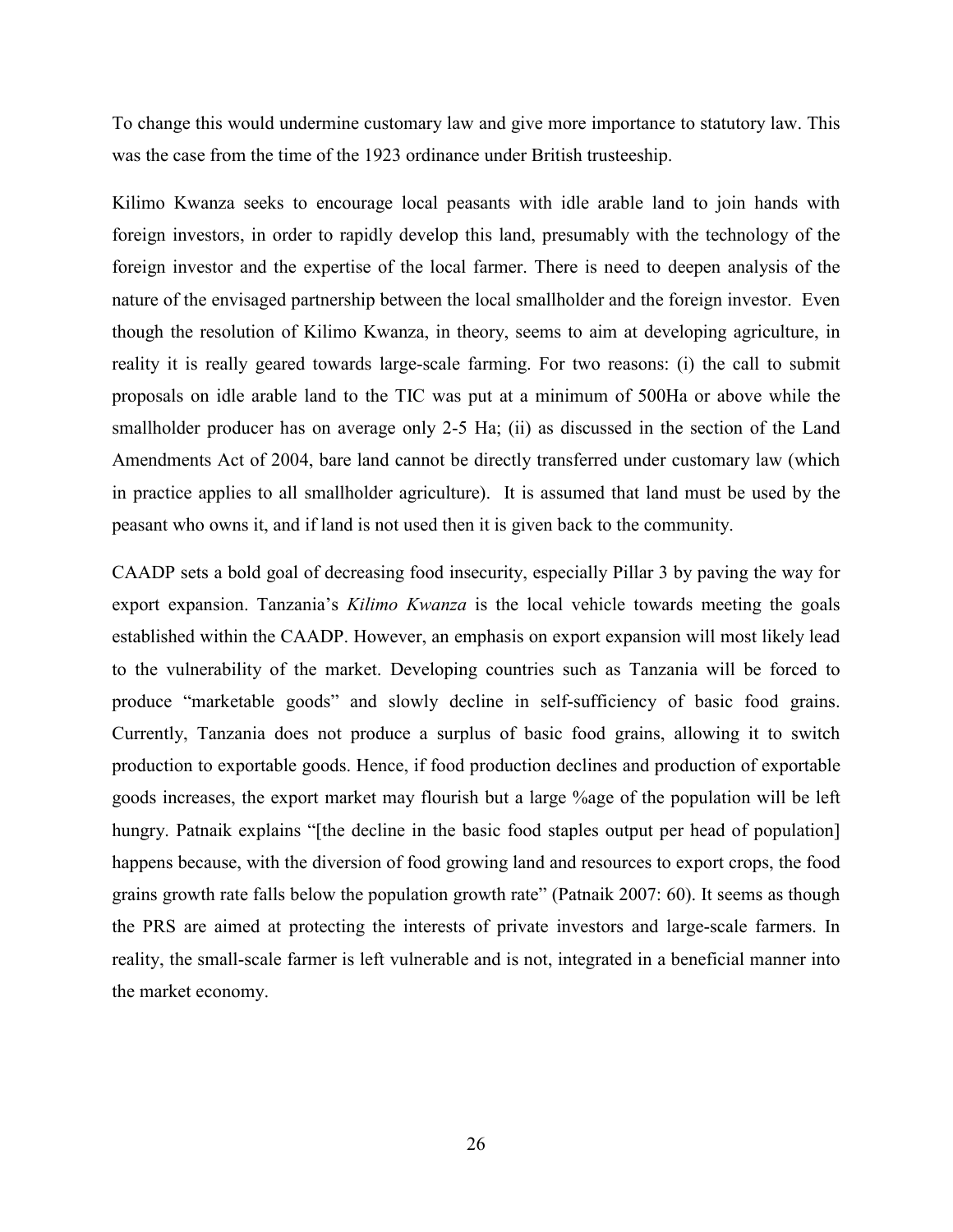#### **Advocacy Organisations in Tanzania**

This section combines the results of the research and interviews done with various advocacy groups for smallholder agriculture. The interviews were conducted with the executive directors and members of the organisations. Fortunately, during the course of the study the African People's Forum took place which was a parallel alternative forum to the World Economic Forum, Africa held in Tanzania. Many reports and first hand experiences were presented concerning the issues affecting smallholder producers and the role of advocacy.

In recent years, it has become increasingly clear that the liberalisation and privatisation packages have not adequately resolved some of the challenges faced by the smallholder sector. Inevitably, these policy prescriptions have resulted in food shortages, land evictions and intolerable living conditions for the small peasants but conversely, more land, larger profits and more exports for the large investors. It is important to note that government policies are directed towards protecting the producers, in a context where the majority of the livelihoods are dependent on agriculture. For this to occur a strategic, focused and honest analysis has to be done on the producers and their products. In a country that is still struggling to improve agricultural output, it would be detrimental to export even the little produce that is available, especially when it comes to food. Since the 1980s, under the guise of market liberalisation, Tanzania has joined the global free market and behaves like it was economically and politically on the same footing as the developed capitalist countries. Nonetheless, as has been outlined in this paper, the history of colonialism, that bears its impact even today, has left Tanzania in a position of subordination. The first fundamental step would be to develop the country in a manner whereby it is no longer simply a producer for the Western market but self-reliant. The project of self-reliance began before organisations started playing the "anti-poverty" tunes. At independence, the vision of development did not exist in a vacuum but rather in the context of liberty. Today, the vision of development has only one context, that of liberalisation.

In this light, advocacy in itself has been a neo-liberal project, aimed at fragmenting the issues and dealing with them in isolation. The term advocacy implies a separation between the victim and the saviour where the saviour represents /advocates the voice of the victim. Advocacy does not play a role when the intermediary between the people and the decision/policy makers does not exist. In the case of Tanzania, advocacy groups have come to play a large role because there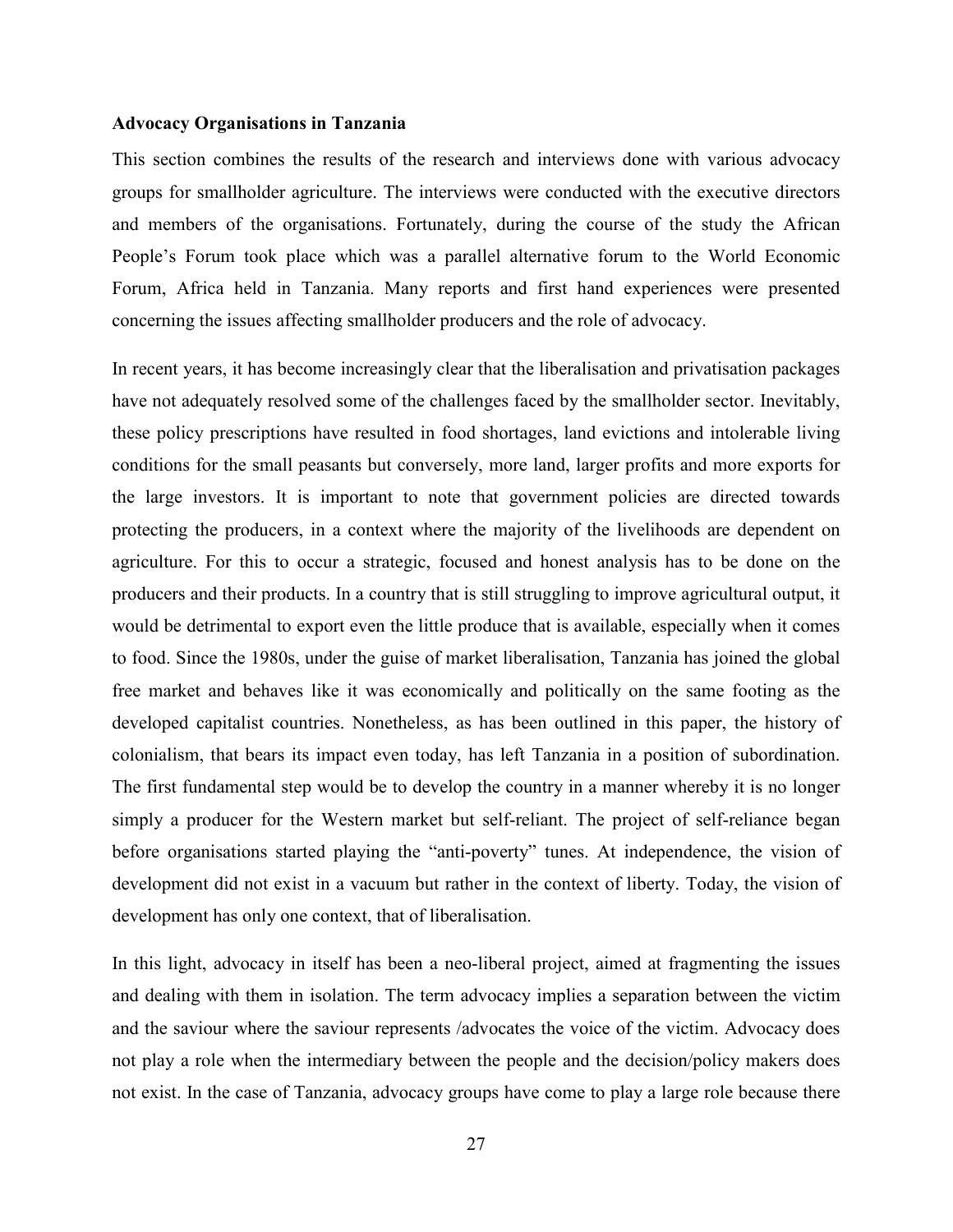is a sharp and ever growing divide between the urban and the rural. This divide has real implications in that the liberal democracy of Tanzania adopts a top-down approach, leaving political representation of the rural poor greatly diluted in the decision making process. To fill this gap, advocacy groups have mushroomed with, in almost all cases, the intent of linking the poor *directly* to the decision makers of the country. However, many of these organisations tend to be composed of urban elites, as they have the resources to bring the issues of the poor to the tables of the policy makers. The only resource that the poor themselves have to affect the decision making process in the context of liberal democracies is the power of the masses. This would imply a bottom-up approach, a shift in the way things are run under a liberal democracy. Hence, to maintain the broad framework of the system, issues are packaged in small parcels and distributed to well-intentioned people and groups to address the issue without contextualizing it. If the source of the problem is not discovered, it is very difficult to eradicate issues of poverty, inequality and injustice.

While these are some of the limitations of advocacy organisations in general, it would be unjust to condemn all the work that has been done by many of the advocacy groups. In Tanzania, there are several local and international organisations that work with smallholder peasants. Some have experienced great difficulties due to funding. Others are well-endowed but they are limited by the agendas of the funders (Cameron 2004:  $136-8$ ).<sup>17</sup> However, Land Rights Research and Resources Institute (LARRRI, better known for its Kiswahili term *HAKIARDHI*) has held a consistent and committed stance from its conception; the protection of the oppressed against the oppressor, to paraphrase the words of the organisation's Executive Director (Interview with YefredMyenzi, 23 Apr. 2010). LARRRI has consistently taken a clear position against the privatisation of land. Most recently, fearing that the commercialisation of land will benefit only a few, leaving the majority small producers landless, it organised an annual land forum debating the pitfalls of the *Kilimo Kwanza* initiative (*ibid*). Moreover, LARRRI tries to advocate for a bottom-up approach to democracy by pushing for greater representation and decision making powers at the village level. It has done this by engaging in various land policies such as the Village Land Act of 1999.

<u>.</u>

<sup>&</sup>lt;sup>17</sup> Pastoralists Indigenous Non-Governmental Organisation (PINGOS) is one such organisation that has fragmented due to contesting agendas in some cases pushed by donors.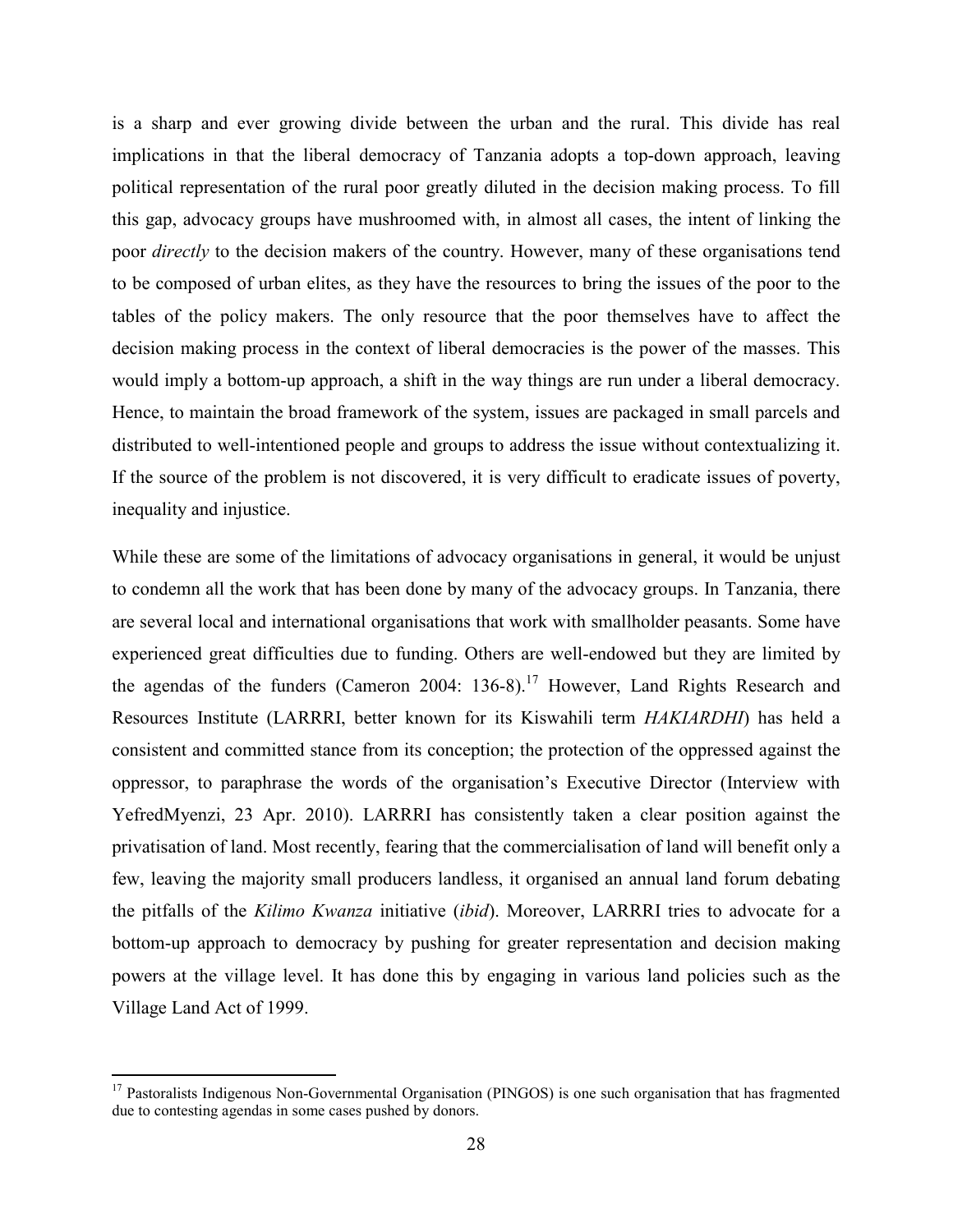International organisations such as OXFAM have taken strong positions in defense of small producers on issues such as biofuels and against land grabbing. However, given that it is such a large organisation and has various branches, they have not been able to have consistent, direct contact with the rural poor in the same way as LARRRI. OXFAM's strategy is more focused on immediate relief. LARRRI, on the other hand, believe that it is the people themselves who need to fight for their rights in regards to land. LARRRI deals more with legal elements of issues related to land while an organisation such as the Network of Tanzania Famers' Associations (*MVIWATA)* has a more wide-ranging goal. *MVIWATA* tries to provide farmers with immediate ways of accessing fertilisers, seed and other farming inputs. It has joined various government organs for purposes of seed-breeding. In addition to their work on the ground, they have worked directly with LARRRI in questioning the government PRS, more recently in regards to *Kilimo Kwanza* (interview with Steven Ruvuga [Executive Director of MVIWATA] 19 Apr 2010). MVIWATA has been able to directly impact the decision making process, since it recently was successful in gaining representation in local government.<sup>18</sup>

If we are to take the bottom-up approach to social organisations, it would be beneficial to understand the impact and sustainability of advocacy groups by assessing their engagement with social movements initiated at the grass roots level. It is imperative to understand the difference between the NGO-driven social struggles and people's movements, although NGOs can play a functional role when they are driven by the agenda of the people's movements. In the case of Tanzania, while there have been instances of protracted struggles, we witness what Scott calls "everyday forms of resistance" (as quoted in Moyo and Yeros 2005: 210). Hence NGOs need to be able to recognise these struggles in order to effectively engage with them.

LARRRI, and to a certain extent LHRC have been successful in intervening in the people's movements in relation to land alienation. A brief synopsis of a landmark struggle that has been initiated by smallholder agro-pastoralists will provide the platform to analyse the engagement of advocacy groups, especially NGOs. The Barbaig and Iraqw people of Tanzania come from the Basuto plains of Hanang district in Manyara region. They are an agro-pastoralist people. Theirs has been a long struggle against the loss of their land. During *Ujamaa* in the 1970s, the government alienated massive tracts of land under the process of nationalisation. Nyerere's

<u>.</u>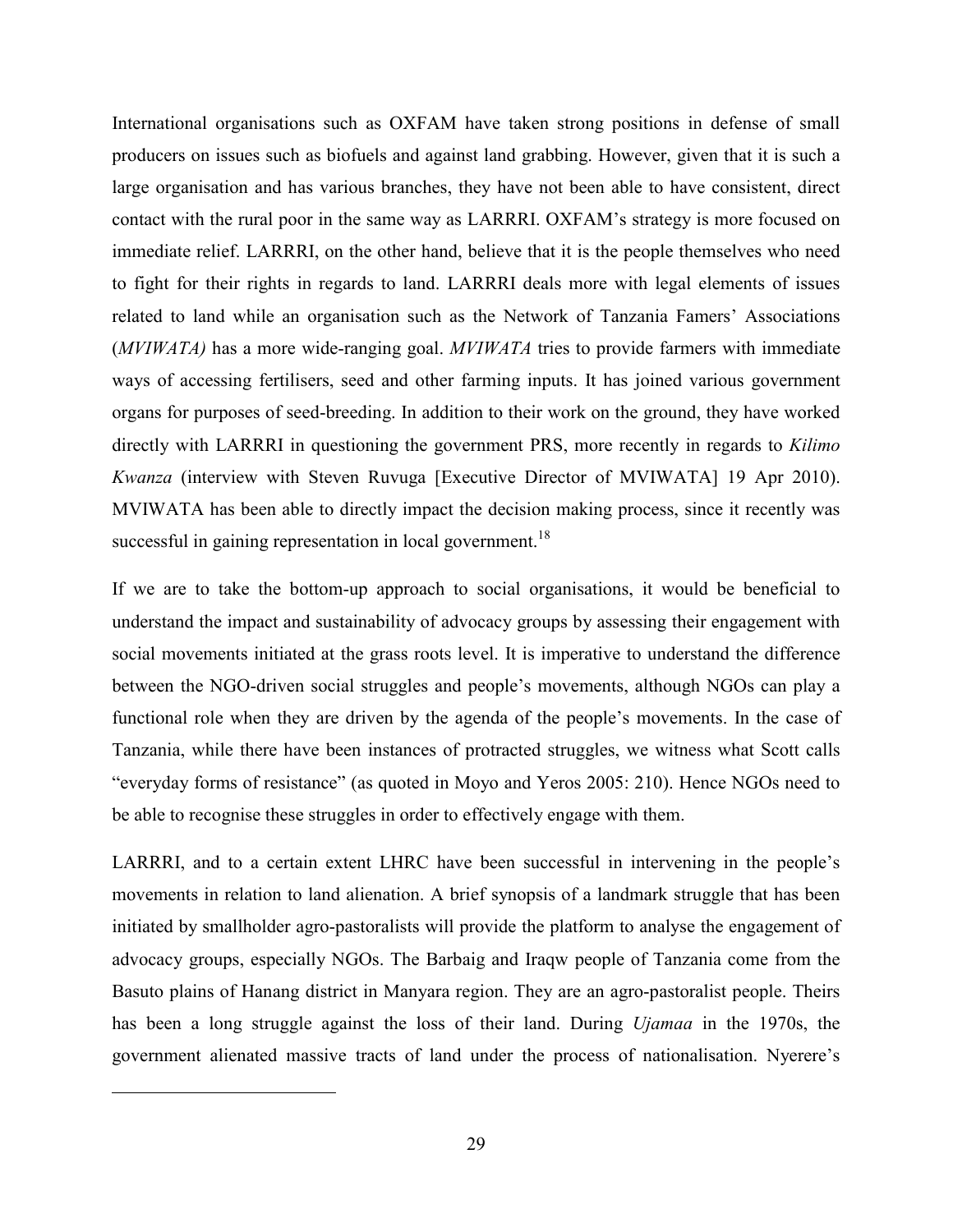politics in developing the rural areas was twofold; i) Large scale: where land was taken by the state for agriculture or ranching through parastatals, ii) small scale through villagization (Shivji 2002). This land was said to be taken from the peasants who tilled it for "public interest". The Hanang district is the best example of land alienation through the nationalisation process.

With the aid of the Canadian International Development Agency (CIDA), the government of Tanzania took approximately 10,000 acres of land and transferred it to the National Agricultural and Food Corporation (NAFCO) for wheat plantations. The people of the district were evicted from the land. The evictions witnessed various forms of resistance through land occupations of the then NAFCO lands and engaging the state through petitions. By the 1970s, room for advocacy for the smallholder agro-pastoralists was limited in that the state saw itself as the sole keeper of the farmer (see section on cooperatives in Tanzania). Nonetheless, the Barbaiq were successful in pressuring the government to form a commission of enquiry into the forced evacuations of the Barbaiq and Iraqw people.

The nationalisation policies of the 70s were overhauled during the phase of liberalisation in Tanzania (1980s and 1990s) and this brought some hope of regaining the land. All land that had been nationalized was privatised under the liberalisation era and given to investors. In 1996, with the collapse of NAFCO, all NAFCO lands were privatised. As a result, the Barbaiq people were once again left without their land. This period also saw a shift in the possibilities for advocacy. Consequently, there was a mushrooming of NGOs, brought about by relaxed sanctions on nonstate organisations. The NGOs assisted the Barbaiq in their continued struggle to reclaim their land. Both LARRRI and LHRC played crucial roles in assisting the people of the Hanang district to embark on litigation to secure their land rights. The legal struggle was a protracted one but the courts did not prove favourable to the plight of the people of Hanang. However, other forms of resistance such as continued land occupation eventually pressured the government to ensure that two farms were returned to the agro-pastoralists.

The struggle of the Barbaiq people lasted almost 20 years, with a partial victory. It was a people's movement. The Barbaiq community organised its life around the resistance to evictions from the land. Advocacy groups such as LARRRI and LHRC were able to effectively engage with these groups because they were led by the agenda of the people. Their role was limited to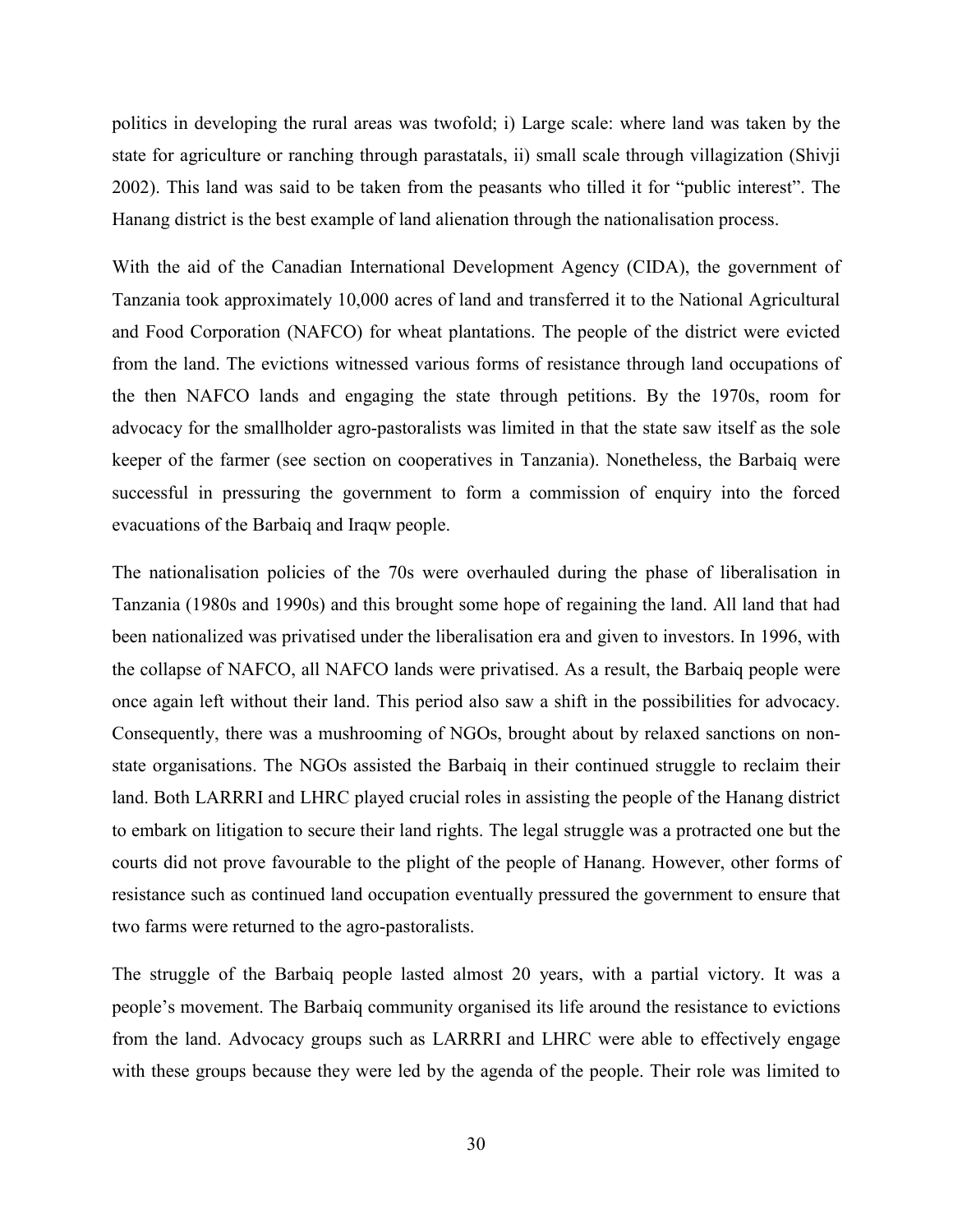providing channels and technical support for the struggle, for instance in the court room and through lobbying (Bernard and Shivji 2010).

#### *Land Rights Research and Resources Institute (HAKIARDHI/LARRRI)*

LARRRI was formed in 1994 and registered as a non-governmental organisation with the aim of promoting and sustaining debate on issues related to land, especially land tenure. The NGO works mainly with the rural poor who essentially comprise of smallholder producers (peasants, miners, pastoralists, hunter gatherers) in rural and peri-urban areas (with consistent focus on women through their partnership with gender organisations) who have been marginalised from the decision-making processes and are negatively impacted by national policies.

As of December 2008, LARRRI had 28 members 10 of whom are women and 5 council members. LARRRI is an effective advocacy organisation because an analysis of some of its involvement reveals that the organisation has been able to successfully join social movements that have been initiated at the grass roots level. Hence, in many ways the organisation has acted as a tool to facilitate a) dissemination of knowledge on affairs related to the land, and b) engagement with social movements in rural areas. Moreover, LARRRI has been set apart from some other NGO organisations in Tanzania in that it has taken a very clear stance since its formation; in favour of the smallholder agriculturalist. The organisation has often taken positions that are critical of the status quo as adopted by government organs and investors, both local and foreign.

## *History of Policy Engagement*

The program necessitates policy engagement. The aim is to ensure that villagers have access to and understand all policy matters dealing with land. They assist smallholder producers to pursue their cases in court through coaching, drafting and interpretation of court decisions. Workshops and seminars are held consistently to discuss Bills of relevance to land issues. For instance, the government set out guidelines for biofuel production without going through the necessary procedures. LARRRI, with the assistance of other organisations, successfully intervened in the process, so that at present the ministry of energy and minerals must prepare a policy, legislation followed by the guidelines. Furthermore, they engage with policy makers through use of petitions and publications. For instance in 2004 LARRRI launched a campaign on the implications of the Mining Bill which prioritised the interests of the mining sector and left the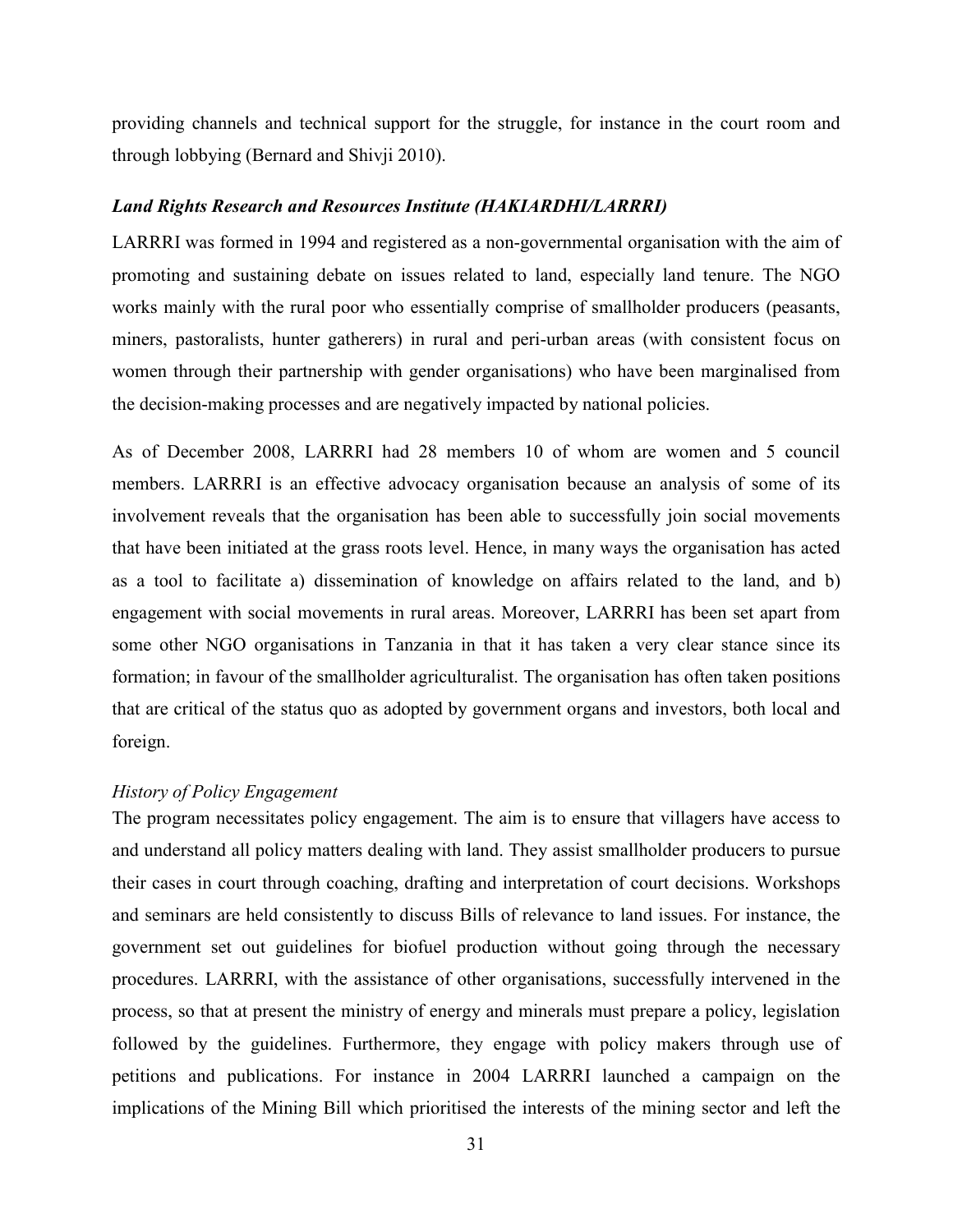smallholder under the constant threat of land grabs. LARRRI presented policy makers with petitions and leaflets explaining their position.

#### *Program implementation*

LARRRI holds monthly seminars that generate debates among various farmers' networks. They have produced working papers on issues such as land tenure and bio-fuels and used television and radio broadcasts to publicise issues affecting smallholder producers. In April 2010, LARRRI set out a campaign to create awareness on the Loliondo evictions, using TV shows and engaging in debates via print media. They collaborated on this campaign with other organisations such as the Tanzania Gender Network (TGNP), FemAct, and the Legal and Human Rights Center (LHRC). They also have a good resource center that they maintain, to ensure access to documents concerning land rights issues. Many of the interns work on organising and updating the library. Most importantly, all the papers, many publications and all communication is available in both English and Swahili, making it accessible to all rural communities who use Swahili.

While they are not trained to provide legal representation, they are able to provide legal training as many of their staff members have undergone advocacy training themselves. This puts both the trainer and the trainee in constant dialogue with each other. Their annual general meeting is held in collaboration with the representatives of the various village groups with which they work. Rather than focusing on administrative matters, the annual general meeting is used as a platform for members to engage in debate concerning LARRRI's activities and the way forward.

While this organisation is fairly small in its staff, they have succeeded in implementing their program and engaging in the critical issues affecting smallholder peasants in clear favor of the oppressed groups. They have collaborated with most farming, pastoralist and international advocacy organisations that are specifically interested in marginalised communities. For instance, much work has been done with TGNP, under the FemAct umbrella, OXFAM during the biofuels campaign, MVIWATA and PINGOS during the 1997 Land Bill. Most of their campaigns have focused on creating awareness on the consequences of various Bills in relation to the land and the smallholder agriculturalists.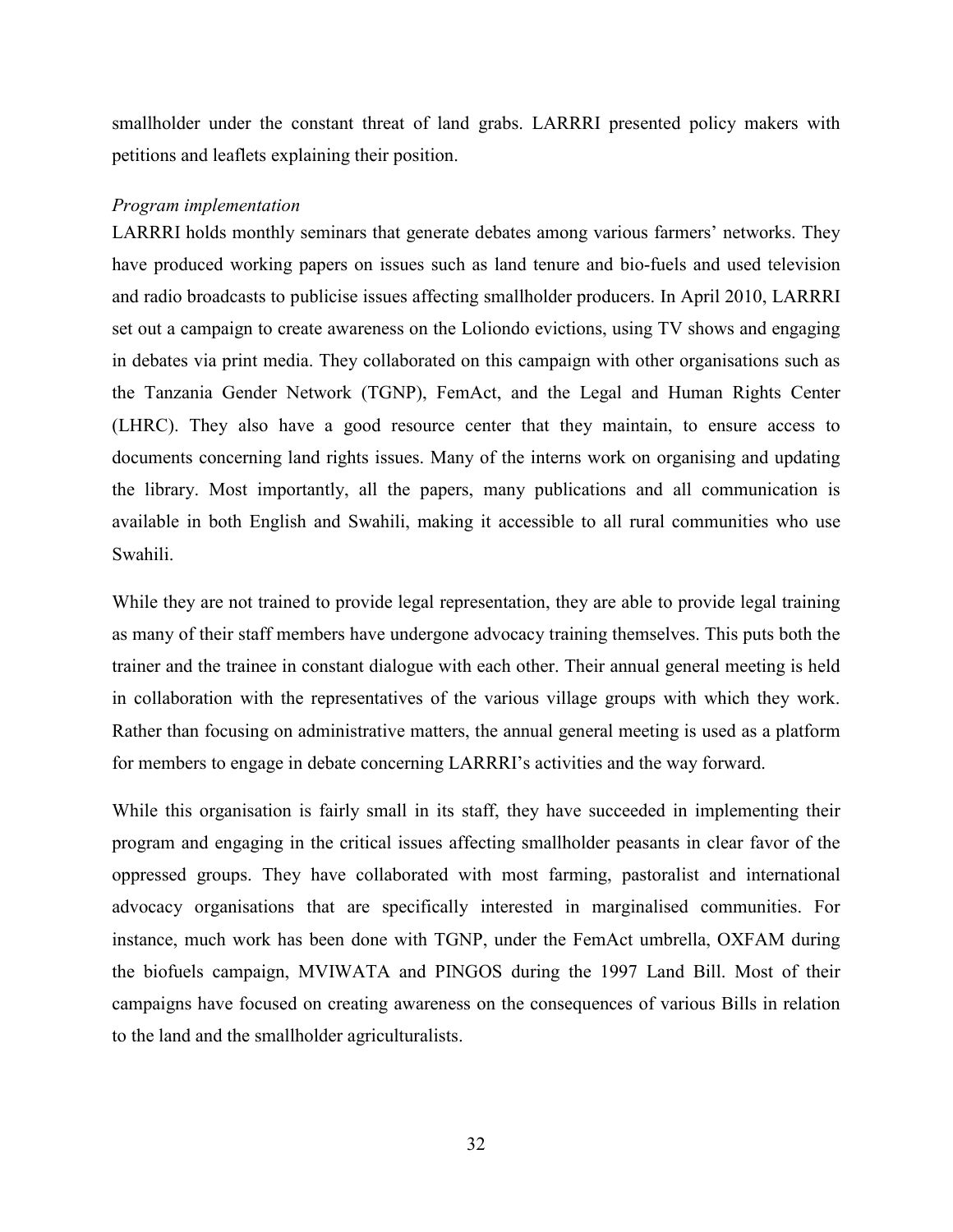# **Conclusion**

Advocacy organisations can play an important role in education and the development of the technical skills needed to deal with policy. However, despite the good intentions and the impact that they may have, they must recognise that they are working within the framework of neoliberalism. Within this framework, there will be persistent problems gnawing away at the poor, especially in the absence of an ideology of self-reliance. For instance, to permanently rid the country of hunger, there is a need to rethink the functioning of the commodity markets to ensure that all food is not either exported or converted into biofuel. One of the strategies would be to expand state intervention in the market through statutorily established state enterprises. However this approach flows against current thinking that espouses the superiority of market protection.

Advocacy organisations are a result of neo-liberalism where issues affecting the poor are addressed in a piecemeal approach. This does not necessarily have to be a limitation however, since as has been noted, there are organisations that have successfully acknowledged the context in which they work. The more effective approach for organisations engaged in policy advocacy is to reorient themselves as a resource to rural communities rather than as their representatives.

Neoliberalism has not only been successful in limiting the economic prosperity of the developing countries but also in suffocating the voice of the rural poor. With neoliberalism the Tanzanian government has accepted the whole package: political liberalism whereby decisions are made by a few for the benefit of the majority, economic liberalism which entails opening the market to become export oriented, and social liberalism where social services are cut down to focus on developing a market friendly environment. Politically, this has meant that the grassroots masses have no direct connection with the decision makers. Hence, often their collective voices are not heard. Economically, food insecurity has left a large part of the population hungry as all that is produced is meant for export. Socially, health and education have taken a backseat to the development of infrastructure for better communication and collaboration with investors.

In an attempt to appease the poor, advocacy has come to play a large role in order to amplify the voice of the poor. However, the voice of the poor can only be heard through the mediums provided to them. This cannot work for a country like Tanzania, since the conclusion to this story can only be a temporary solution. In order to address the crisis faced by small holder peasants, it

33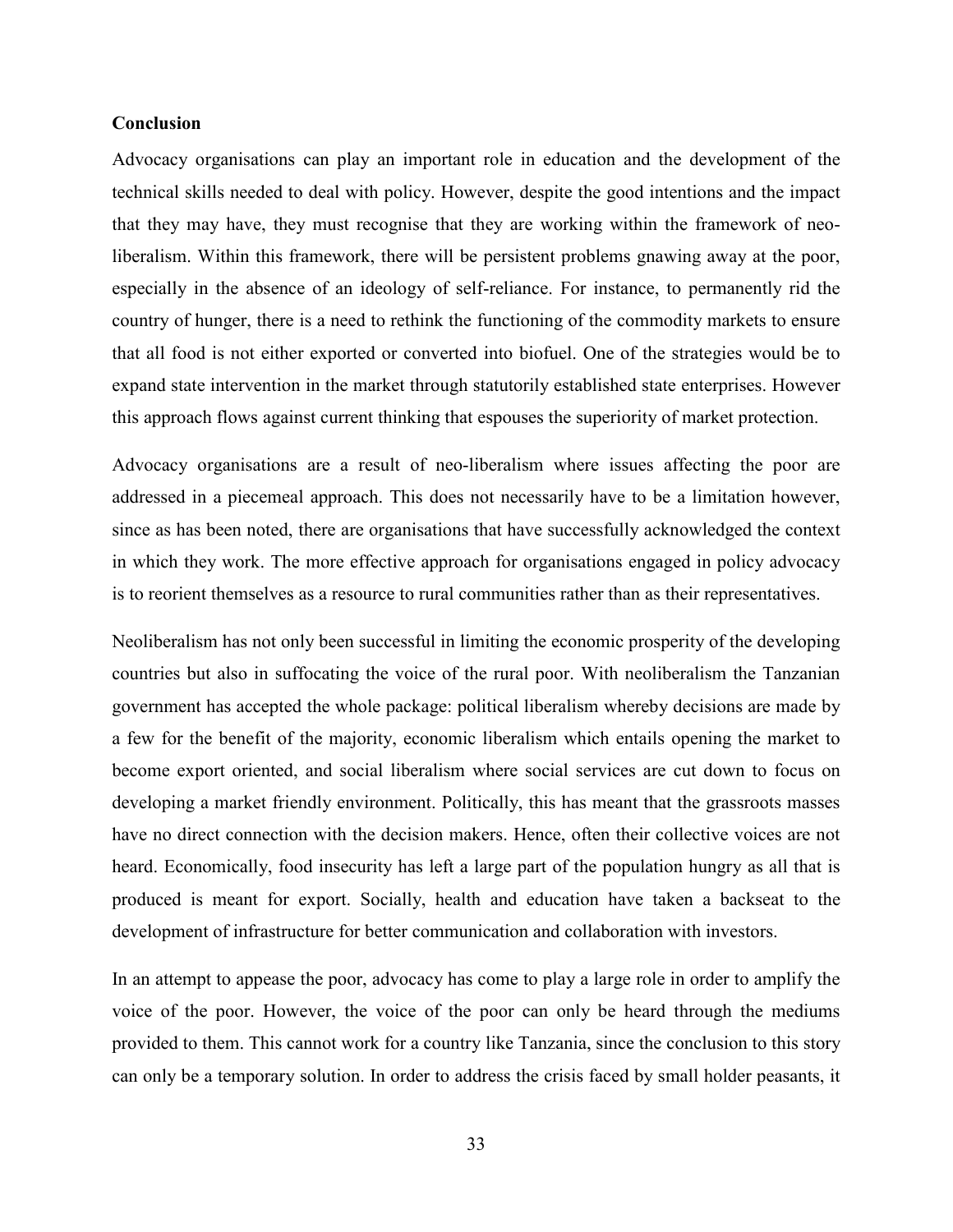is essential to address the direction in which the country is going and adopt an ideology of liberty and self-reliance rather than one of liberalisation and dependency.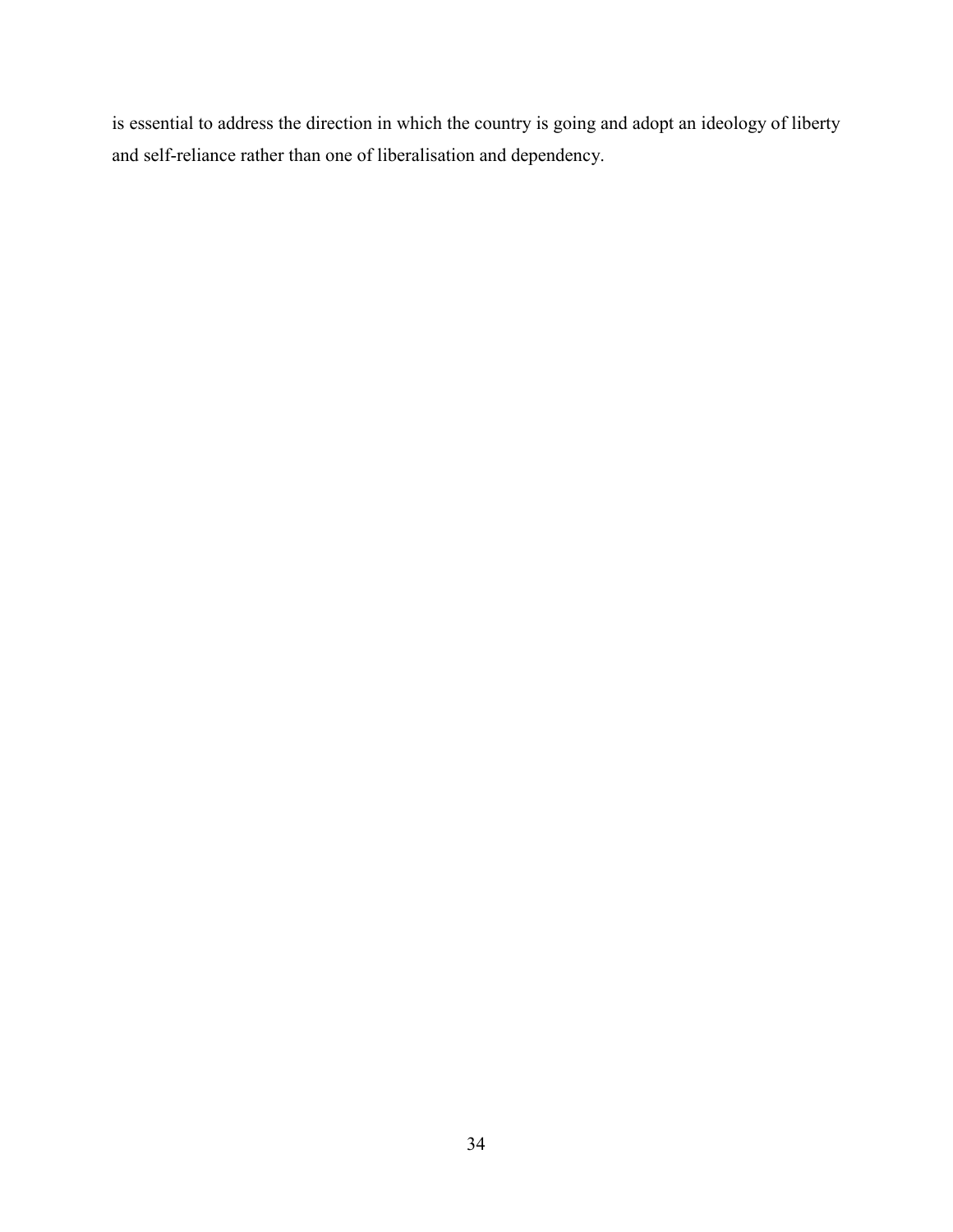### **References**

Baha, B. & Shivji, N 2010. *Social Movements and the Land Question: Struggles and Mobilisation in Tanzania and Brazil*. University of Lleida conference on "Land Reforms and Management of Natural resources In Africa and Latin America". Lleida, Spain.**November 25th to 27th 2010. Presentation.**

Bryceson, D. 2000. "Dissapearing peasantries? Rural labour redundancy in the neo-liberal era and beyond."in *Dissapearing Peasantries? Rural Labour in Africa, Asia and Latin America.*Eds. D. Bryceson, C. Kay and J. Mooij. Intermediate Technology Publications: London, 2000.

CAADP. 2010. The Comprehensive Africa Agriculture Development Program. Web. 11 May 2010. <http://www.nepad-caadp.net/>

Cameron, G. *The Globalization of Indigenous Rights.Development and Local Knowledge.* Eds. Alan Bicker et al. Routledge: New York, 2004. 135-163.

Chachage, C. *2010 Land Grabs*. Agrarian Summer School, Dar es Salaam. January 2010. Presentation.

Chachage, C.2006 Prospects and Pitfall of Legal Empowerment of the poor in Tanzania: Some key Observations. Report commissioned by NPA

Cotula, L., Vermeulen, S. Leonard R., and Keeley, J., 2009.Land Grab or Development Opportunity? Agricultural Investment and International Land Deals in Africa. Russell Press: London/Rome

Eijck, Janske Van. Transition Towards JatrophaBiofuels in Tanzania? 2007. An Analysis with Strategic Niche Management. African Studies Centre: Netherlands.

Food First 2009, "Agrofuels in Africa: African States Squeezed Between Foreign Interests and Local Food Sovereignty." Food First. 10 Nov 2009. Web. 11 May 2010. <http://www.foodfirst.org/en/node/2635>

Tor, B et al, 2004. Appraisal of Program to Formalize the Assets of the Poor of Tanzania and Strengthen the Rule of Law. Noragric: Norway.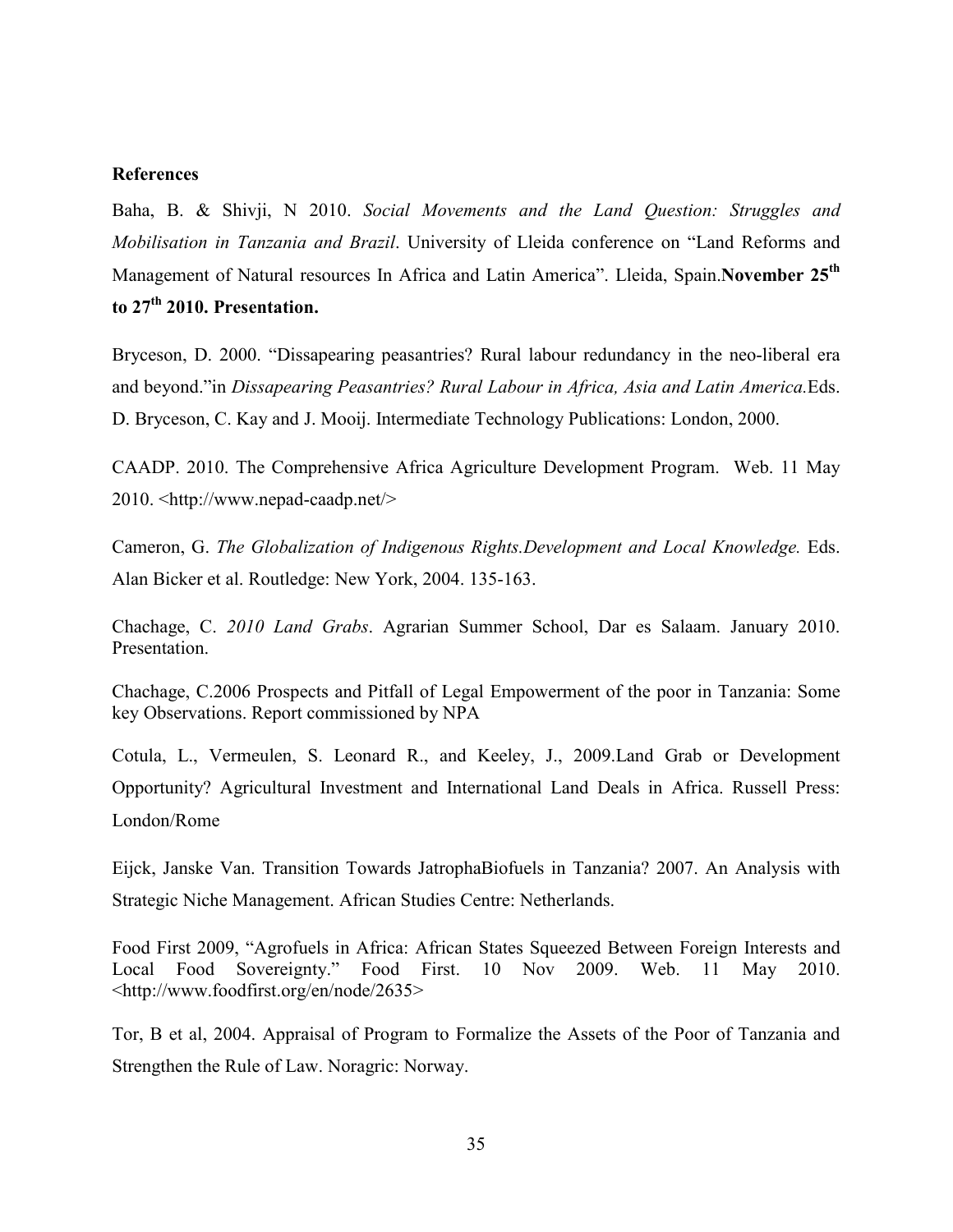FEMACT. 2010,"Tanzania: Loliondo Report of Findings." Pambazuka News. Issue 449, 23 Sep. 2009. Web. 11 May 2010. <http://www.pambazuka.org/en/category/advocacy/58956>

Government of Tanzania, 2010 "Tanzania Agriculture Sector Development Program." The World Bank. 11 May 2010. <http://www.worldbank.org/afr/padi/TZ\_ASDP\_PCN%20.pdf>

Isack, 2009. *Consequences of current Land Reforms: A critical overview of social aspects.*  International Land Symposium. Dar es Salaam.16<sup>th</sup> Sept 2009. (HAKIARDHI) Conference paper presentation.

Kamata, Ng'wanza, The Mute Plunder: Bio Resources and Dispossession in Tanzania. LARRRI: Dar es Salaam, 2008.

Kanyabwoya, Damas. "Centre Links Local Farmers to Foreign Investors." The Citizen [Dar es Salaam, Tanzania] 1 Apr. 2010: 2. Print.

Maghimbi, S. 2010. The Agrarian Question in Tanzania: A state of the Art Paper for Mwalimu Nyerere Professorial Chair in Pan-African Studies. University of Dar es Salaam: Dar es Salaam, 2010.

Mbilinyi, Marjorie: Founding member of TGNP. Personal Interview. 4 May 2010.

Minister of Cooperatives and Marketing, *Cooperative Development Policy 2002.*Government Printer: Dar es Salaam, February 2003.

Ministry of Finance and Economic affairs, *Mpango was MaendeleowaMwaka 2009/2010 (Development plan of year 2009/2010).*Kiuta: Dar es Salaam, 11 June 2009.

Mkulo, M. H. (Minister for Finance and Economic affairs). 2008. *Presenting the economic survey for 2008 and the Medium Term Outlook for 2009/10-2011/12 to the National Assembly.* Dodoma. Dar es Salaam: Government Printer, 11 June 2009. Speech to National Assembly.

Moyo, S. & Yeros, P. 2005. "The Resurgence of Rural Movements under Neoliberalism" in *Reclaiming the Land: The resurgence of rural movements in Africa, Asia and Latin America.* Eds. Sam Moyo and Paris Yeros.Zed Books: London.2005. 8-66.

Msabichaka, L. *Development Challenges and Strategies for Tanzania: An Agenda for the 21st Century.* Dar es Salaam University Press: Dar es Salaam, 1994.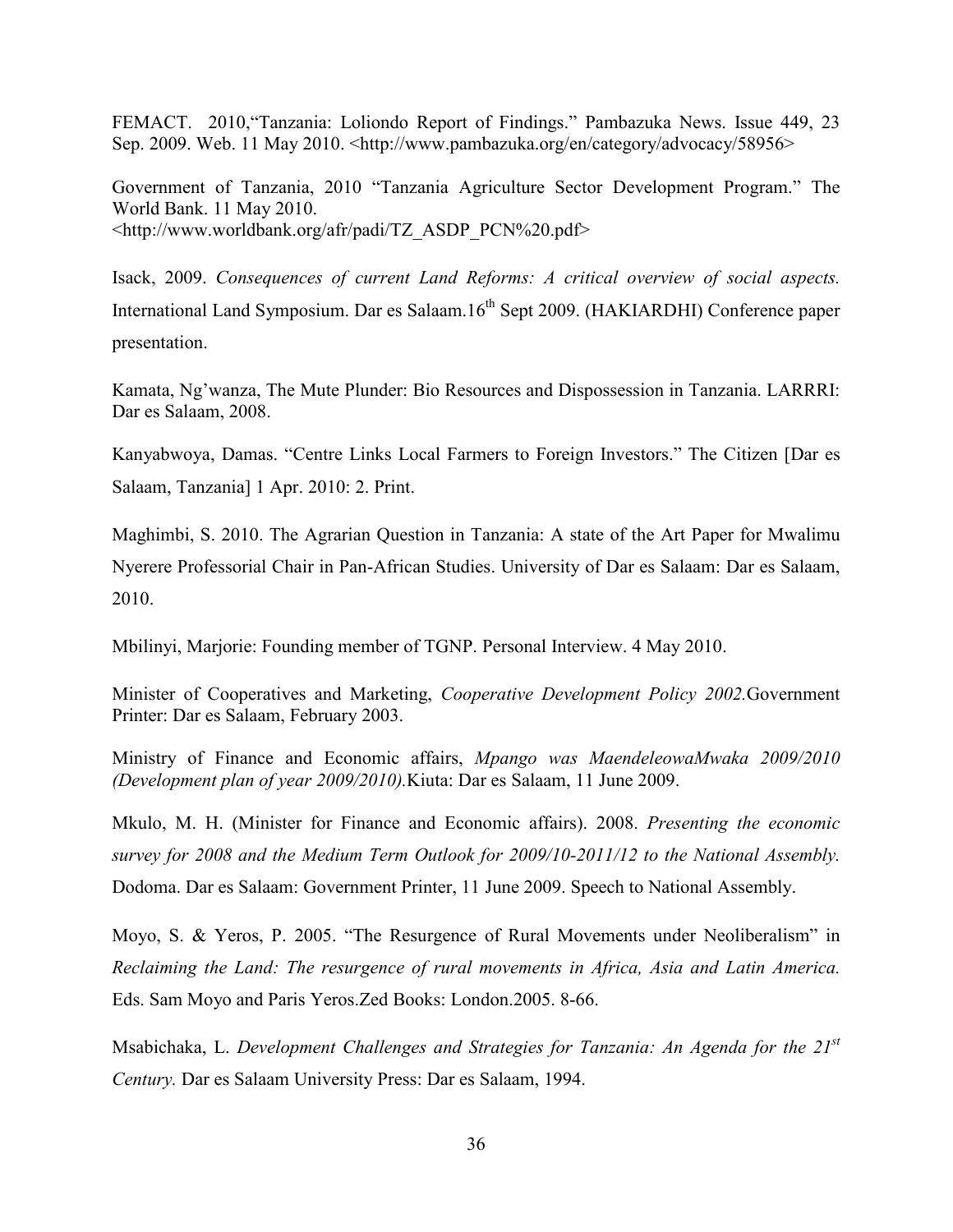Mutembei, K. B. & Tumushabe, J. Implementation of Land Acts of 1999: Implications for Women and Youth in the Context of Customary Land Tenure. Concern Worldwide: Dar es Salaam, 2008.

Myenzi, Y. Executive Director of LARRRI. Personal Interview. 23 Apr 2010

National Bureau of Statistics, Ministry of Agriculture, Ministry of water and livestock Development et al. *National Sample Census of Agriculture 2002/2003: Small Holder Agriculture, Volume 2: Crop Sector National Report.* Central Printing works Ltd.: Dar es Salaam, June 2006.

NEPAD secretariat, CAADP Summary.Southern African Regional Implementation Planning Meeting. Maputo. February  $15^{th}$ -18<sup>th</sup>. 2005.

Nyerere, Julius, K. *Freedom and Unity*. Oxford University Press: Dar es Salaam & Addis Ababa, 1974.

Utsa, P. 2007. *The Republic of Hunger and Other Essays.* Three Essays Collection: India

Riedinger, Jeffery M. et al. 'Market-Based Land Reform: An Imperfect Solution." *Power In The Village: Agrarian Reform, Rural Politics, Institutional Change and Globalization.* Eds. Horacio R. Morales, Jr. and James Putzel. University of Philippines Press: Philippines, 2001.

Research and Analysis Working Group, Mkukuta Monitoring system, Ministry of finance and Economic affairs, *Poverty and Human Development Report 2009.* REPOA: Dar es Salaam, December 2009.

Ruvuga, S: 2010. Executive Director of MVIWATA. Personal Interview. 19 Apr 2010.

Salema, L.M. 2007. *MKURABITA in the Context of MKUKUTA*, Poverty Policy Week. Dar es Salaam. November. Presentation.

Shivji, I (2004), *Notes on the Bill for the Land Amendments Act of 2003*.LARRRI workshop, Dar es Salaam. January 2004. Presentation.

Shivji, I. 2004a. "Globalisation and Popular Resistance" in *Local Perspectives on Globalisation: The African Case*. Eds. Joseph Semboja, et al., Mkukina Nyota Publishers: Dar es Salaam. 2004.